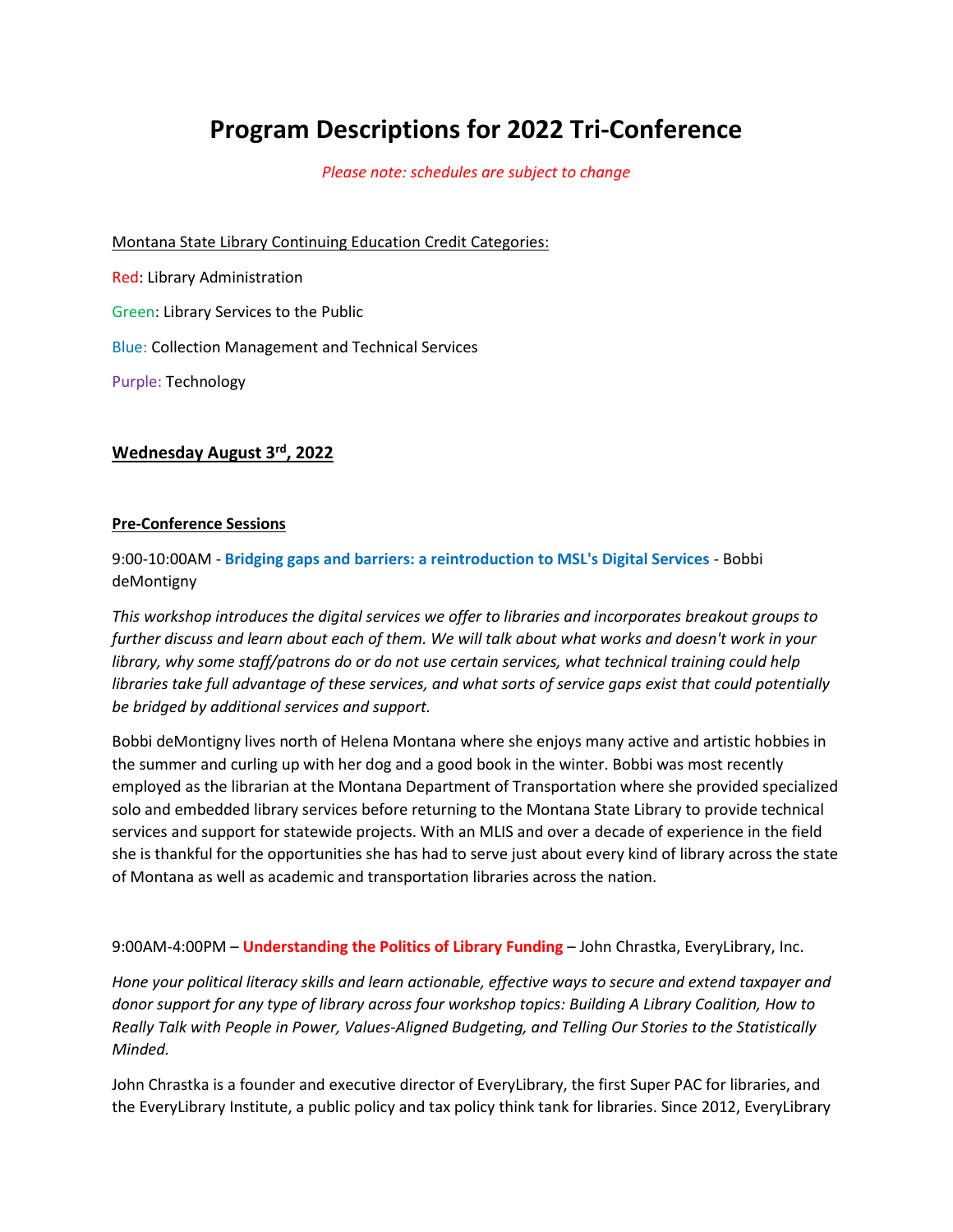has provided pro-bono support to 121 library communities with ballot measures and tax referendum, helping win over \$392 million (US) in stable tax funding. Their SaveSchoolLibrarians.org digital campaign initiatives help safeguard school librarian jobs and budgets. He was recognized by Library Journal in 2014 as a Mover & Shaker.

# 10:30AM-12:00PM - **iB4 Research** – Chani Craig

*iB4 Research are the necessary, and often overlooked, steps individuals need B4 starting research in an academic or school library. Combining mindfulness, SEL, and tech skills, iB4 prepares adolescents for the research process with an understanding of how emotions and biases (conscious and unconscious) affect their consumption of information.*

Chani Craig is currently a school librarian in Whitefish, Montana, with over 25 years of experience in education as a teacher, coach, librarian, and (most importantly) a student. Studying and teaching in Italy, Japan, and Australia, as well as on both coasts of the US, has given Ms. Craig a unique perspective on education and practice identifying instructional methods that transcend areas and cultures. After graduating with a masters in Library and Information Sciences from Simmons College in Boston, Ms. Craig took a position with the Whitefish School District in 2017 and brings her love of the outdoors, comtemplative practices, and storytelling to school libraries in the region.

# 9:30AM-12:00PM – **Montana State Library Commission August Meeting**

# 1:00-4:00PM – **How Public Libraries Can Help Reduce Human Trafficking** – Jenny Jo Allen, Aspen Network

*Human Trafficking does happen in Montana, but many people have misconceptions about what a human trafficking offender looks like and/or how people become exploited. This workshop will teach you an overview of human trafficking in Montana, how to teach youth at any age safety planning, and the important role we all play in ending modern day slavery.*

Jenny Jo Allen is the Education and Outreach Coordinator at ASPEN (Abuse Support & Prevention Education Network), which serves communities within the 7,000 square mile radius of Park, Sweetgrass and Meagher counties. Jenny Jo has a BS in Applied Psychology with an emphasis on health and human development from Montana State University in Bozeman. She has over two decades of work experience in social and mental health services and continues to focus on improving community health through her primary prevention efforts at ASPEN. In November 2019, Jenny Jo co-founded the Park County Human Trafficking Task Force and is their current Prevention Committee chairperson.

# 1:00-4:00PM – **MSL Commission August Meeting**

# 4:00-5:30PM – **MPLA Executive Board Meeting**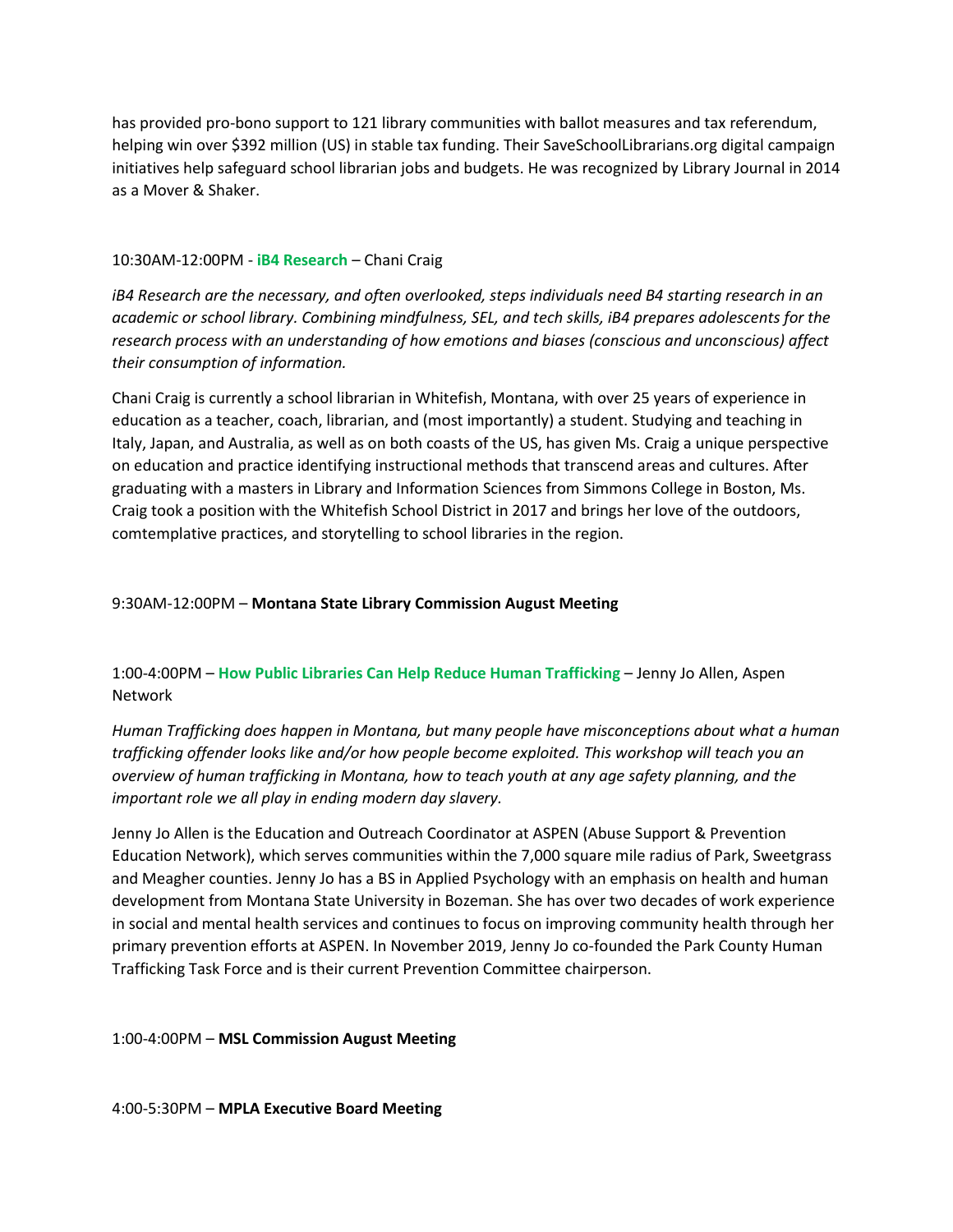# 5:00-7:00PM – **Tri-Conference Opening Reception**, Missoula Public Library

#### 6:30-7:30PM - **Montana Book Awards Ceremony**, Elizabeth Jonkel, Host

*Montana Book Awards author event with award winners Abe Streep, Caroline Patterson, Mara Panich, and Michael Punke.*

# **Thursday August 4th, 2022**

#### **Session A 8:30-9:30AM**

### **Montana Library Certification Program: Past, Present, Future -** Colet Bartow

*Please join this session for an update on the MSL Continuing Education and Certification Program. Bring your ideas for improvement and innovation in continuing education!*

Colet Bartow joined MSL as the Continuing Education and Certification Specialist in March 2022 after 27 years in public education service. Ms. Bartow spent 13 years in Manhattan Public Schools as a teacherlibrarian before joining the OPI in 2007 as the School Library Specialist. Colet completed her M. Ed. In Curriculum and Instruction at Montana State University, and B.A. in English with endorsements in secondary English, School Library Media, and English as a Second Language at the University of Montana. Her first computer was a Radio Shack TRS-80. Her first job in a library was as a third-grade student.

# **Drafting a Diversity Plan for your Library** – Julie Edwards

*Many libraries are committed to DEI initiatives, but may be trying to implement them in ways that lack strategy or specificity. The ALA states that diversity plans are important for demonstrating that diversity is integral to our libraries, but many libraries may not know where, or how, to start. In this session, we'll cover why your library should have a diversity plan and how you can take steps to draft one. We will focus on concepts, like why it is important to make the language in your plan explicit, as well as practices, like how to craft action items that will guide the direction of your library. Participants will leave with practical information they can use in their libraries. Suitable for all types of librarians.*

Julie Edwards is a librarian with a background in public and academic libraries. She chaired the committee that drafted and administered the first diversity plan at the University of Montana Mansfield Library, and has researched and written on diversity plans for academic and public libraries. She taught Library and Information Studies at the University of Botswana as a Fulbright Scholar from 2017-2019 and currently works as an instructional designer with Niche Academy.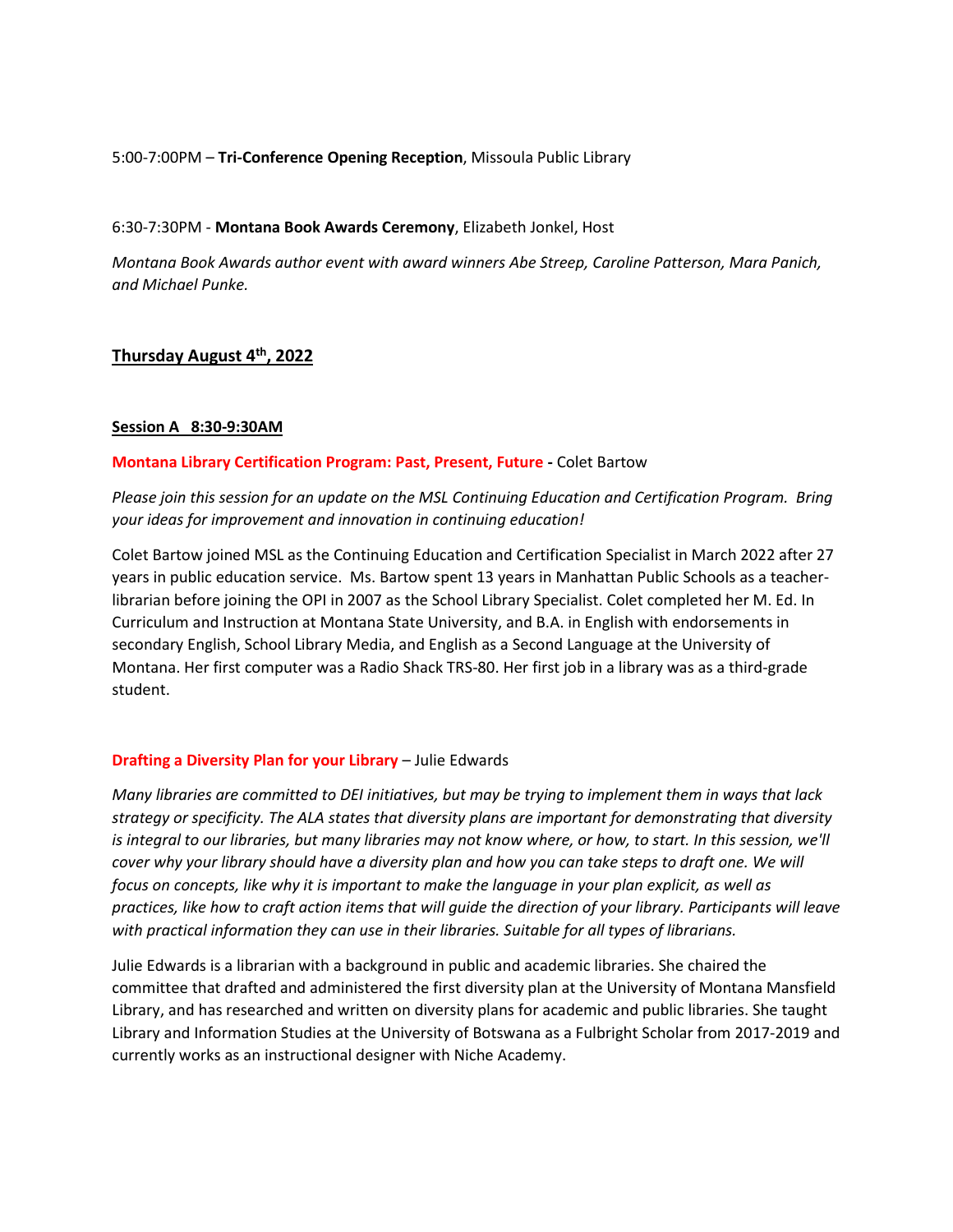#### **Connected Library: Getting Creative with Mobile Devices** - Meghan Flynn

*Grand County Public Library offers mobile device access using a patron-centered service model, community partnerships, and a cargo bike library. Find out how our experiences with device lending have taught us (sometimes the hard way) how to simplify processes, expand offerings, experiment with new ideas, and adapt to shifting environments.* 

Meg Flynn has worked for the Grand County Public Library in Moab, Utah for 12 years and has been the Assistant Director since 2019. She has a Masters in Library Science degree from the University of North Texas and was part of the 2015-2017 Nevada-Utah Cohort. Her favorite parts of librarianship include outreach, tinkering with computers, and helping people access resources that make their days easier, better, or more interesting. When she's not in the library Meg can usually be found on a Colorado Plateau river or in an archive researching river history.

# **Are we ready? What the "Science of Reading" movement means for public libraries** – Lu Benke and Jim Erekson

*Many states have mandated schools teach reading using Science of Reading (SOR). SOR specifies all children should learn to read through one approach that emphasizes phonics and drills. Participants will learn about both sides of this issue and understand the possible effects on public library services for children and parents.*

Lu Benke brings to her presentations experiences from over 35 years as a children's librarian as well as the best of recent research from her Master's in Reading and PhD in Educational Psychology from the University of Northern Colorado. She is passionate about identifying and strengthening the connections between what libraries do and what research indicates creates lifelong readers. She currently consults through Linking Libraries and Literacy and presents nationally on topics such as current trends in the teaching of reading, the practice of leveling books, identifying authentic rural picture books, and the history of children's librarianship.

Jim Erekson has been teaching language and literacy at the college level since 1989. His PhD in learning and development (Michigan State, 2000) focused on language and literacy development. He has a wide K-12 background in both elementary and secondary schools, including research, teaching, and consultation. His professional work and publications focus on helping readers who don't have a clear path forward and interpreting children's literature. He is currently Associate Professor of Reading at University of Northern Colorado.

**Preparing for an Intellectual Freedom Challenge: Building Bridges in a Shifting Landscape** – Leah Schlachter and Valerie Nye

Intellectual freedom, a core value in librarianship, is under attack in all types of libraries across the country. Learn what protective intersectional tools libraries can put into place before a challenge. Learn how one library used a canceled author event to develop creative programming to lead community discussions about #MeToo.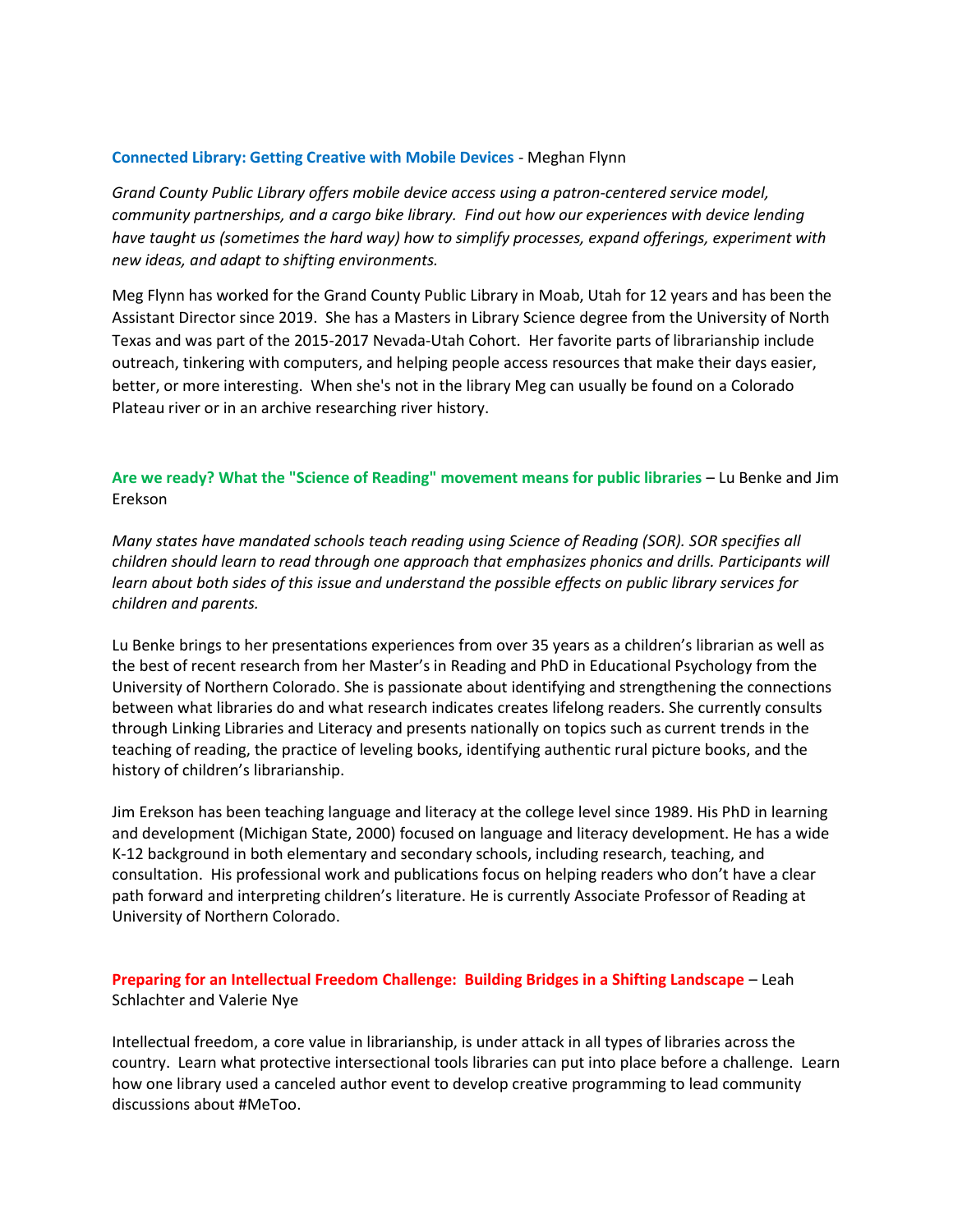Leah Shlachter is the Adult Program Coordinator at Teton County Library. She is a Kundiman Fellow and holds an MFA from Pacific University. She currently serves on the Equity Diversity Inclusion Committee for Wyoming Library Association. She lives in Jackson, Wyoming.

### **Understanding Alzheimer's and Dementia** – Melanie Williams, The Alzheimer's Association

*Alzheimer's disease is not a normal part of aging. This program covers information about the impact of Alzheimer's, the difference between Alzheimer's and dementia, stages and risk factors, current research and treatments available for some symptoms, and Alzheimer's Association resources.*

The Alzheimer's Association leads the way to end Alzheimer's and all other dementia by accelerating global research, driving risk reduction and early detection, and maximizing quality care and support. The Montana Chapter is active in providing services and support within our communities by bringing education, resources, and support.

# **Session B – 9:45-10:45AM**

### **Naked People & Poop: Dealing with those situations you didn't learn about in school** – Kate Mutch

*Let's talk about those difficult and sometimes dangerous situations. Confrontational and/or embarrassing conversations are much easier to handle when prepared. Tips & tricks from our library and a chance for you to share your tips along with an opportunity to brainstorm solutions for current or future encounters.*

Kate Mutch has been the assistant director for the Natrona County (WY) Public library for almost 20 years. Before that she worked in libraries in Kansas and Colorado. She has her MLS from Emporia State University and is a 2018 MPLA Leadership Alum. She is a past president of both the Wyoming Library Association and Wyoming's WYLD ILS consortia. Staff safety and well-being (physical and mental) is a priority for her. In her free time she listens to True Crime podcasts. She strongly advocates for a sense of humor when dealing with people.

# **10 Things Library Boards Do That Hurt the Library** – Maribeth Shafer

*Library boards are people with plans and passion for their library. Despite good intentions, sometimes the actions of a board could actually hurt the library. This session will show common pitfalls to avoid and how to work together for the betterment of their library, and the benefit for their community.*

Maribeth started her career working for the rural library where she grew up. At Central Kansas Library System, she has worked with small and rural libraries in central Kansas for over 12 years, from IT to Library Law to Online Catalogs to Trustee Training and more. Maribeth Shafer is a public library consultant providing training on librarianship, Kansas library law, responsibilities and roles of a trustee,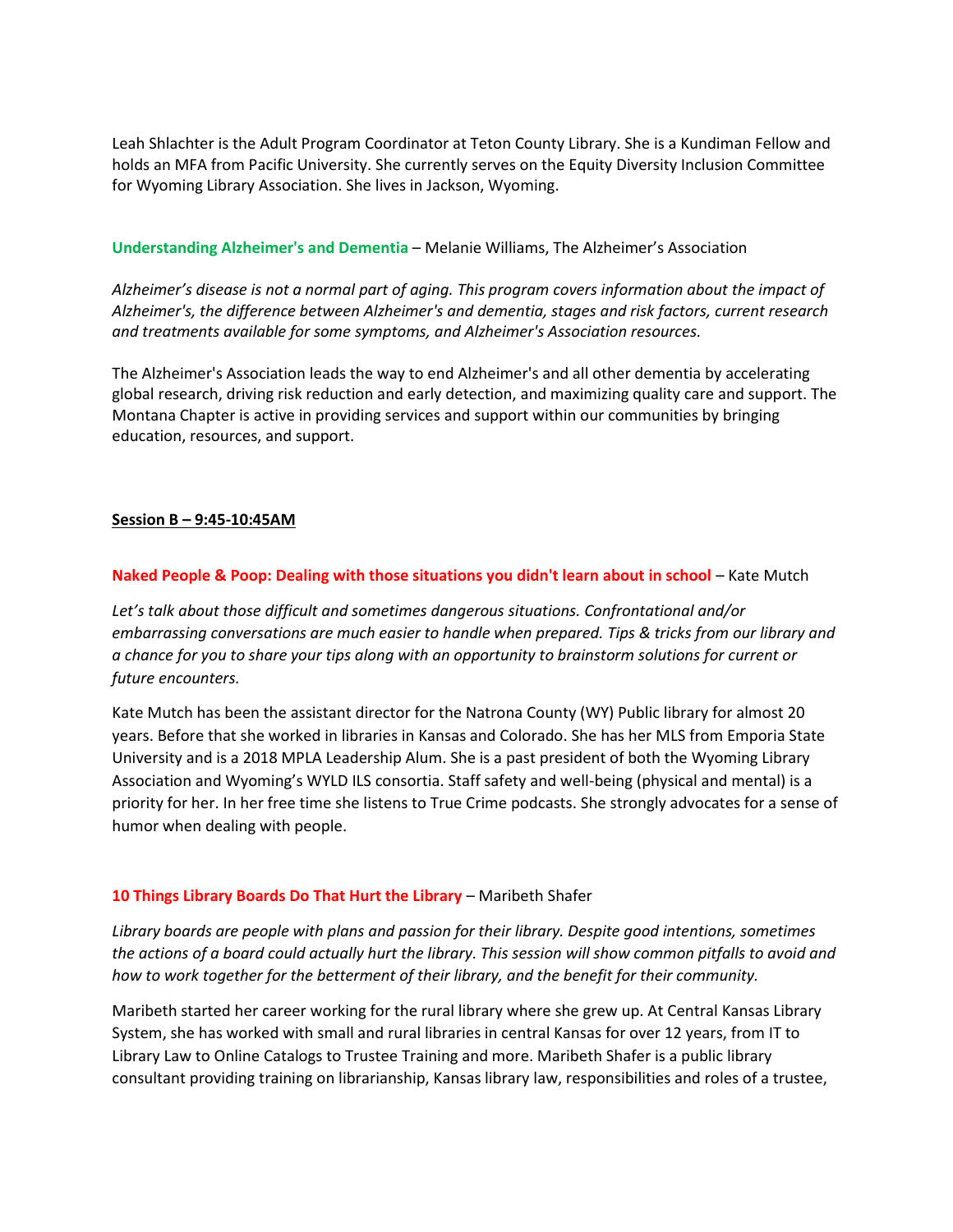continuing education, best practices and library skills. As a library consultant, she understands the dedication and energy it takes to make a library great.

# **Better Service Through Self-Service? It's Possible!** - Elena Rosenfeld and Anna Szczepanski

*The first automat provided self-service food vending in Berlin, Germany in 1895. The first self-serve gas station was opened in Los Angeles in 1947. The first ATM? In London in 1967. The first self-check at a grocery store? South Florida in 1984. The Gwinnet Library District in Georgia enabled self-service hours in 2016. So, what stops us from providing these options at our libraries?*

*We will discuss some the concerns about self-service, consider the assumed technology needed, and identify the low-stakes non-tech alternatives that give you and your patrons the option of possibly better, but definitely different -- service via self-service!*

Elena Rosenfeld's work at the High Plains Library District has allowed her to see success with self-check machines, failure with a 24-hour holds system, and the ongoing interest in providing extended (unstaffed) hours for people whose available time doesn't match regular library hours. She still has hopes for using holodeck technologies as a library service model.

# **Addressing Health Misinformation in Your Community** - Michele Spatz and George Strawley

*The COVID-19 pandemic has been described as a "perfect storm" for misinformation to take hold, and where health information is concerned, misinformation may cost people their lives. We will discuss the current understanding of misinformation and disinformation then share strategies and resources for addressing health misinformation in your community.*

Michele Spatz, M.S.L.S, serves as the Outreach and Engagement Coordinator for the Network of the National Library of Medicine (NNLM) Region 5 at the University of Washington, located in Seattle, WA. Michele addresses the challenges of health literacy through collaboration with community partners to provide understandable and trusted health information programs and resources to support diverse and under-resourced populations. She is deeply committed to fostering health literacy to achieve health equity. Michele's library career has centered on outreach and partnerships to advance the public's access to meaningful health information along with teaching, writing and publishing to add to the pool of professional knowledge.

George Strawley, M.L.I.S., works on providing access to health information and programs through libraries as well as on the planning and implementation of funding aimed at addressing health disparities. A former librarian in both the public and community college settings, he is based at the University of Utah, where he serves as Library Engagement Specialist for Region 4 of the Network of the National Library of Medicine.

**Create, Collaborate, and Grow Under One Roof** - Hannah Zuraff, Jessie Herbert-Meeny, Pam Carlton, and Joel Baird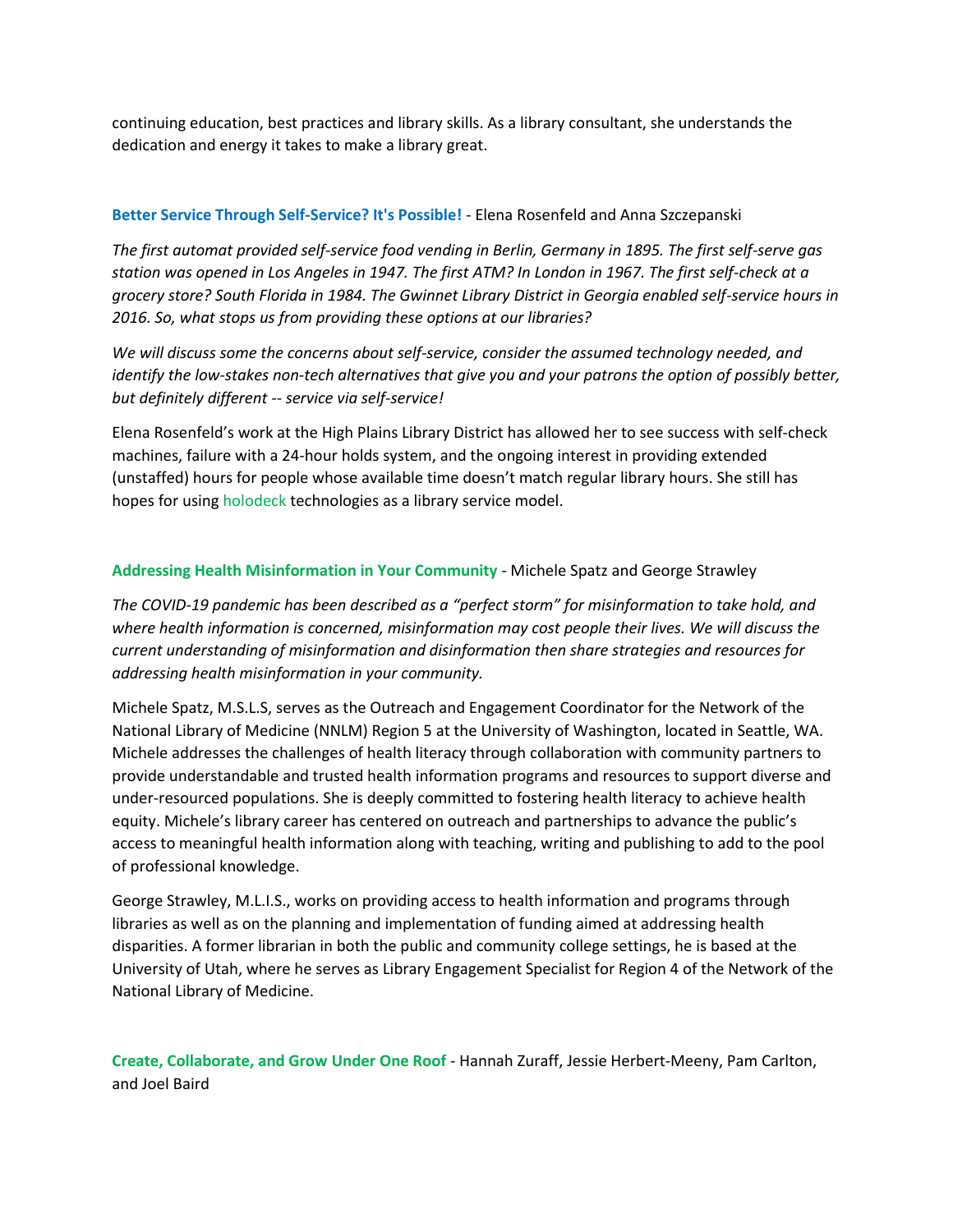*The All Under One Roof program at Missoula Public Library provides the participants with experiences beyond STEAM. Four organizations working with the City and NIH SEPA collaborate to offer educational and leisure activities for all who enter the doors of Missoula Public Libraries new facility in Downtown Missoula.*

*Participants will hear how four vibrant organizations working with NIH SEPA can co-create experiences with the nearby reservation to expand sensory experiences for users. How do you take four organizations who have similar but diverse missions and create an experience that seems seamless and is housed under one roof? How can organizations who once were supported by entry fees join a library and become free to the public so all can enjoy the STEAM experiences that are provided?*

Hannah Zuraff - Families First Learning Lab (MT) Jessie Herbert-Meeny, spectrUM Discovery Area, University of Montana Pam Carlton, Children's Librarian, Missoula Public Library Joel Baird, General Manager, MCAT (MT)

# **Session C – 11:15AM-12:15PM**

**Shoring up the Connection: Documentary Film, Libraries and Community Outreach** - Angela Archuleta, Amy Conrey Andreas, Tahj Kjelland

*How do librarians connect their students (patrons) with local and state communities? One way is projectbased learning that engages students in creating documentaries that connect them with their community and tell a story from the student's point of view. Come watch Browning Voices Rising and the Spirit of the Horse and learn what resources and who to contact to make these projects come alive in your community.*

Angela F. Archuleta will be in her ninth year as a school librarian this fall. She has worked as a K-6 Librarian at Kincaid Elementary in Anchorage, Alaska, Grades 5-8 Librarian in Lewistown, Montana, the Audiovisual Library at Flathead High School in Kalispell, Montana, the Junior High and High School Librarian in Lame Deer, Montana on the Northern Cheyenne Reservation and currently serving as a the KW Vina Elementary Librarian in Browning, Montana on the Blackfeet Reservation.

Amy Conrey Andreas has worked for Browning Public Schools since 2001. She currently serves as the Librarian for Browning High School. Ms. Conrey Andreas loves working hard to develop and support unique library led educational initiatives that provide impactful opportunities for her students and the community of the Blackfeet Nation.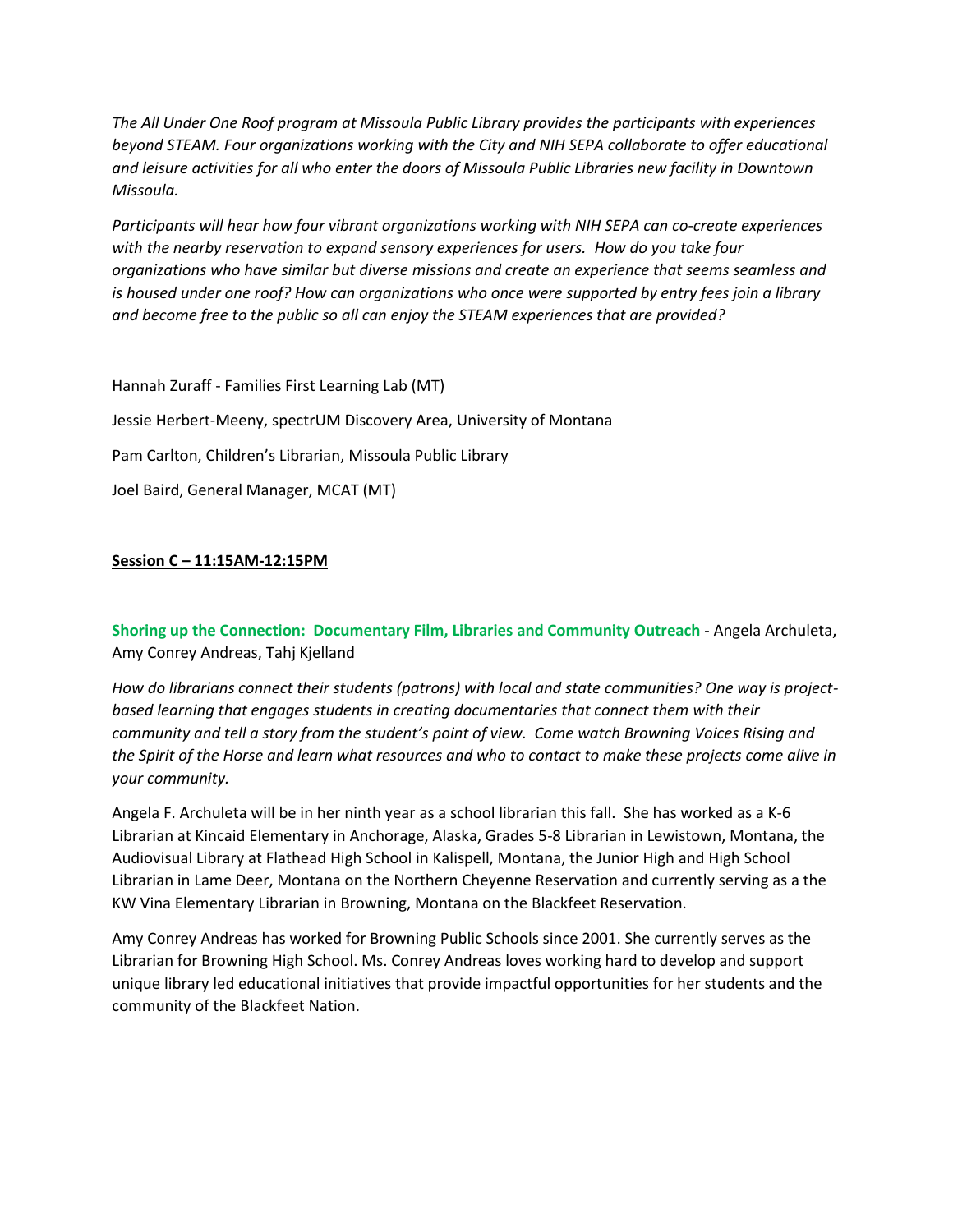**Conversations with the Commission** – Jennie Stapp, Montana State Librarian. Montana State Librarian Commissioners - Kenning Arlitsch, Elsie Artzen, Dalton Johnson, Kristin Kerr, Robyn Scribner, and Peggy Taylor

*Conversations with the Commission is an important annual event in the work of the Montana State Library Commission. The session gives the Commission a chance to share information about the priorities of the Commission and provides an open forum to discuss the trends and issues impacting the Montana library community.*

Jennie Stapp is a Montana native. She holds a BA in International Studies from Rocky Mountain College. She earned her MLS from the University of Arizona in 2002. While in library school Jennie was a Cates Scholar. Jennie worked previously for the Montana Historical Society Research Center and joined the staff of the State Library in 2005. She has been State Librarian since January, 2012.

### **Going Beyond Information Literacy** – Elizabeth Ramsey

*While information literacy skills are more necessary than ever, they are insufficient in addressing the entirety of our inability to deal with disinformation. This workshop looks at the underlying issues behind our acceptance of false and misleading information online, and suggests ways in which we can help our communities address those issues.*

Elizabeth Ramsey is an associate professor and librarian at Boise State University's Albertsons Library. She is the liaison to programs in the School of Public Service, as well as the Center for Global Education. Among her research interests are critical information literacy, libraries and civic engagement, and outreach to underrepresented students in higher education. You can find her work at [http://works.bepress.com/elizabeth\\_ramsey/.](http://works.bepress.com/elizabeth_ramsey/)

# **Reaching Out: Expanding OER and Technology Integration in the School Library** – Julie Erickson

*The IMLS Grant, Reaching Out: Meeting the Needs of Rural School Librarians, focused on building capacity of stakeholders to create, access, use, adapt and redistribute OER. This session will focus on the lessons learned and the role librarians play in K-12 OER integration.*

Julie Erickson is a Learning Specialist at Technology and Innovation in Education (TIE). She currently works with school districts to implement technology along with coordinating an IMLS professional development grant for librarians. She is a Google Certified Trainer, a Microsoft Innovative Educator Expert and an MIE Trainer. She has a Bachelor of Science degree in Electrical Engineering from South Dakota School of Mines and Technology and a Master of Information Resources and Library Science from the University of Arizona.

**SCREAM as often as you can: Strategic evaluation in community-based organizations** – Dr. Kristen L. Becker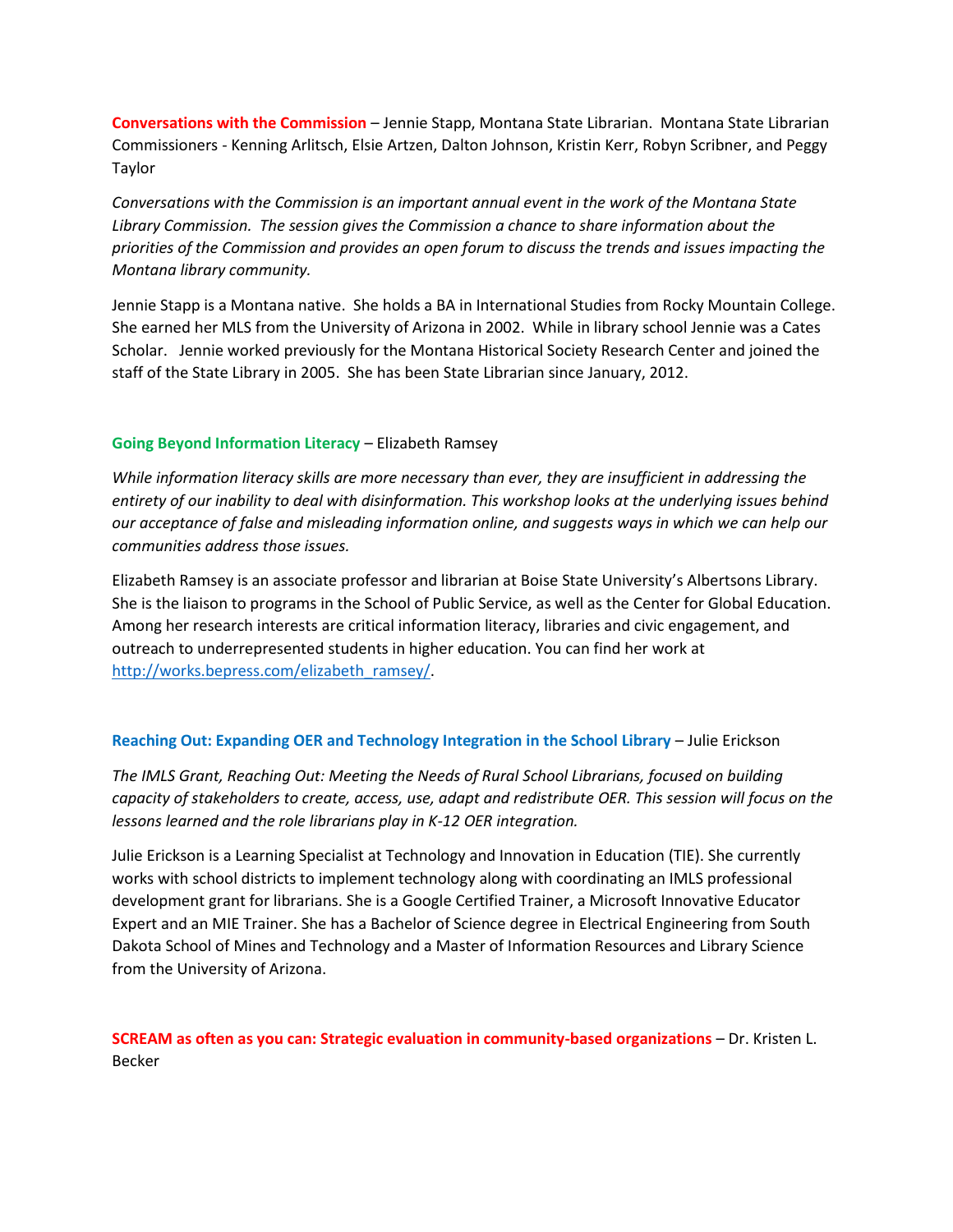*Strategic planning is a daunting task for many libraries. This program uses the SCREAM framework to evaluate programs and services by measuring strengths, respecting culture, understanding resources, considering ethical behaviors, and analyzing agreements across multiple stakeholder groups.*

Dr. Kristen L. Becker is an Asst. Professor of Library and Information Studies at Texas Woman's University. As an alum of the MPLA Ghost Ranch Leadership Institute (2003), Dr. Becker has worked as a library director in public and academic libraries. She now focuses her research on leadership and policy strategies beneficial to libraries.

# **Supporting Your Communities Small Businesses** – Matthew West

*Local small businesses need your help more than ever. Learn how your library can support the economic recovery in your area through research and participating in the business ecosystem*.

Matthew West has a passion for schools, libraries, and small businesses after years of experience as a public school teacher, international education consultant, and librarian which has brought forth community programming and partnerships based on clarity, simplicity, and purpose.

# **Session D – 2:15-3:15PM**

# **How Will We Begin / How Will We Live Now?** - Sarah Fathima Mohammed

*Library coordinators will learn about organizing communal discussions and field trips for Muslim youth in their communities. In light of the 20th anniversary of 9/11, the presentation explores poetry as a way to root Muslim youth in where they come from, push back against the boxes the world fits them into, and envision the future of their lineage.*

Sarah Fathima Mohammed, daughter of Indian Muslim immigrants, is the National Student Poet of the West, the nation's highest honor for youth poets. Poetry has become a world where she can speak freely, holding her voice in her hands while excavating the histories of the women in her family. She writes poetry sourced in grief, faith, and longing because, for her people, these emotions are inherited. When she travels back to her hometown - a small fishing village in Kumbakonam, India - Sarah Fathima sits in circles with girls at the mosque, introducing them to poetry. Together, they read and reread Safia Elhillo and Fatimah Asghar's lovely anthology of Muslim voices, *Halal If You Hear Me*. She hopes to share with fellow immigrant women from conservative cultures how storytelling can be activism and how poetry can turn otherness into power. When she is not writing, Sarah Fathima loves long morning walks with her family and listening to music by Yuna.

#### **Library Services for Incarcerated People in the Western United States** – Denis Shannon

*A discussion of the current state of correctional libraries in the Western United States with suggestions on how to improve library services.*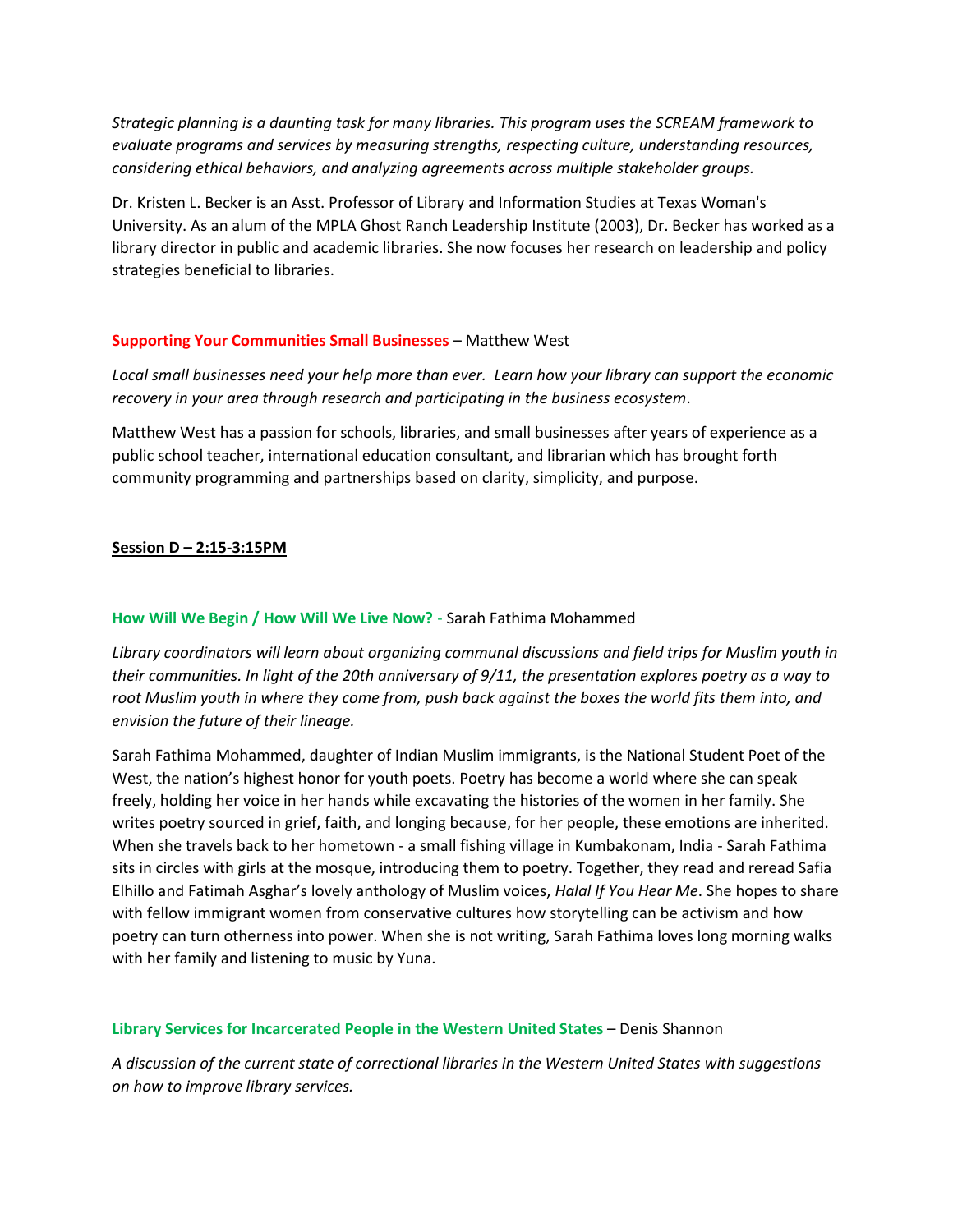Denis Shannon is an Electronic Resources Librarian at the University of Wyoming Libraries. His background is in correctional, public, and academic libraries. He is also a member of the MPLA Communications Committee.

### **Building bridges together by sharing** - Jennifer Birnel and Dave Colamaria

*Learn how the MMP works with Libraries and Museums to consolidate history content online. We encourage the creation of collections, make them publicly accessible, and find new ways to make this content relevant to end users.*

Jennifer Birnel has a Masters of Education degree, a BS in Middle Grades Education, and BA in Organizational Communications. She taught middle school language arts and social studies for 12 years. She was hired by the State Library in 2011 as a technology trainer. In 2013 she became the Montana Memory Project Director for the Montana State Library. The Montana Memory Project is a digital library of items related to Montana history and culture. In this role she oversees the ongoing implementation of this project including the addition of new collections, website design, and communication with the MMP membership. She recruits contributors and provides training.

Dave Colamaria has a wealth of experience in both the history and data fields. He spent over a decade working for and partnered with the U.S. Navy's official history command, as a Photo Archivist and Digital Historian. He has experience working with physical collections, as well as building and maintaining online content management systems and websites for history organizations. He has a Master's Degree in History from George Mason University, as well as certification through the Western Archives Institute. The other focus of Dave's career has been data analysis, including work for the Montana Highway Patrol, Montana Department of Transportation, and a number of private sector companies. He is thrilled to join the Montana Memory Project in a position which will allow him to continue his dual focus on both history and data management.

# **Examining Representations of Girlhood In the 2022 Printz and Newbery Award Winners and Honor Books** - Elisa M. Schroeder

*Inspired by the continued impact of the #MeToo movement and an increase in the publication of diverse stories, authors, and perspectives in young adult literature, this workshop presents current research exploring the concept of girlhood and how girls are represented in new, award-winning middle grade and young adult literature.*

Elisa M. Schroeder is a doctoral student and graduate teaching assistant with The Phyllis J. Washington College of Education at The University of Montana, currently working toward a Doctor of Education (Ed.D.) in Curriculum and Instruction. Her research interests include children's and young adult Literature, literacy, and representations of adolescents in literature. She currently teaches EDU 331: Literacy and Literature for Children at The University of Montana. A former teacher-librarian in Montana schools, her heart belongs to school libraries. A colleague of hers once described librarians as "a motorcycle gang, armed with books instead of bikes!" Elisa believes that libraries and librarians are some of the truest advocates for diverse learners, and that we can change the world.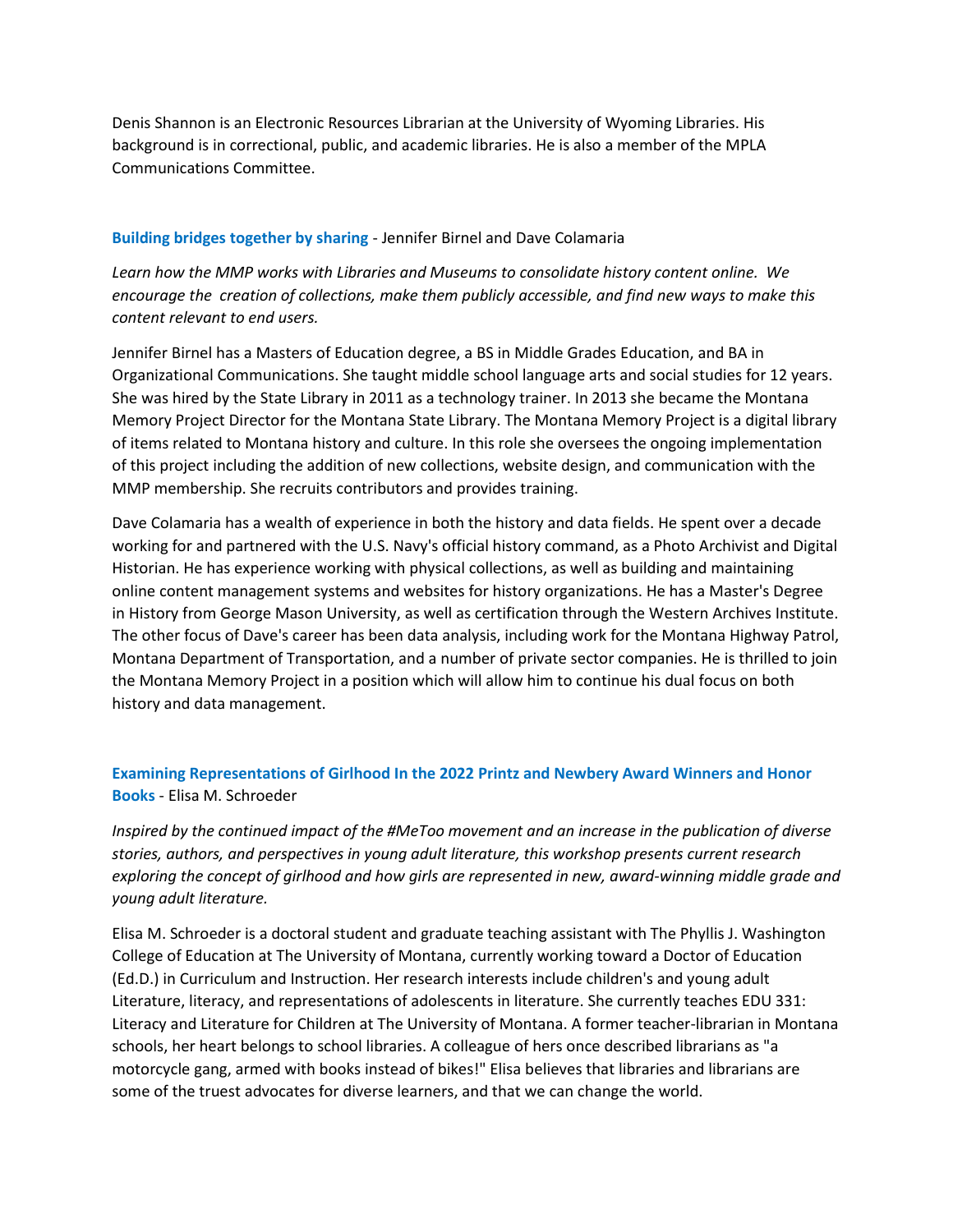**One Book, One Community: Bringing communities together through collaboration** - Judy Moore, Jessie Lampreau, Melissa Svendsen

*Thompson-Nicola Region's first One Book One Community is built on the Canadian novel Five Little Indians that follows Indigenous youth in 1960s Vancouver after years in Residential School. This initiative bridges town (public) and gown (academic) libraries to deliver challenging content, and promote community conversation.*

Judy Moore is the Chief Librarian of the Thompson Nicola Regional Library in Kamloops, British Columbia

Jessie Lampreau is the Indigenous Engagement Coordinator at the Thompson Nicola Regional Library and a member of Simpcw First Nation.

Melissa Svendsen is the Campus Librarian for Thompson Rivers University in Williams Lake, British Columbia

# **The Mighty 3: Community, Libraries and Social Work** - Morgan McQuillan

*Whether it involves crisis management or community referrals, libraries and social work are intertwined now more than ever. This program will introduce the basic concepts of social work and how those concepts can be applied to the library world so that patrons can be helped safely, effectively and compassionately.*

Morgan McQuillan is the Director for the Joliet Public Library in Joliet, Montana. She has a Bachelor of Human Service degree and is also currently pursuing a Master's Degree in Social Work. She is a firm believer in serving the community and helping others.

#### **Session E – 3:30-5:00PM**

#### **Montana Book Awards** – Elizabeth Jonkel

*The Montana Book Award is an annual award that recognizes literary and/or artistic excellence in a book published during the award year. Eligible titles are either set in Montana, deal with Montana themes/issues, or are written, edited or illustrated by a Montana author or artist. Books for all ages are considered for the award. Attend to learn about the 2021 Montana Book Award winners and the titles that were eligible this year.*

Elizabeth Jonkel received her MLIS from the University of Western Ontario in 2000. She has worked for Canadian governments as a consultant, analyst and librarian, specializing in health services. Since 2009, she has served as the Assistant Director at Missoula Public Library in Missoula, Montana. Elizabeth also holds a M.A. in History from Carleton University and B.A. in English from the University of Montana.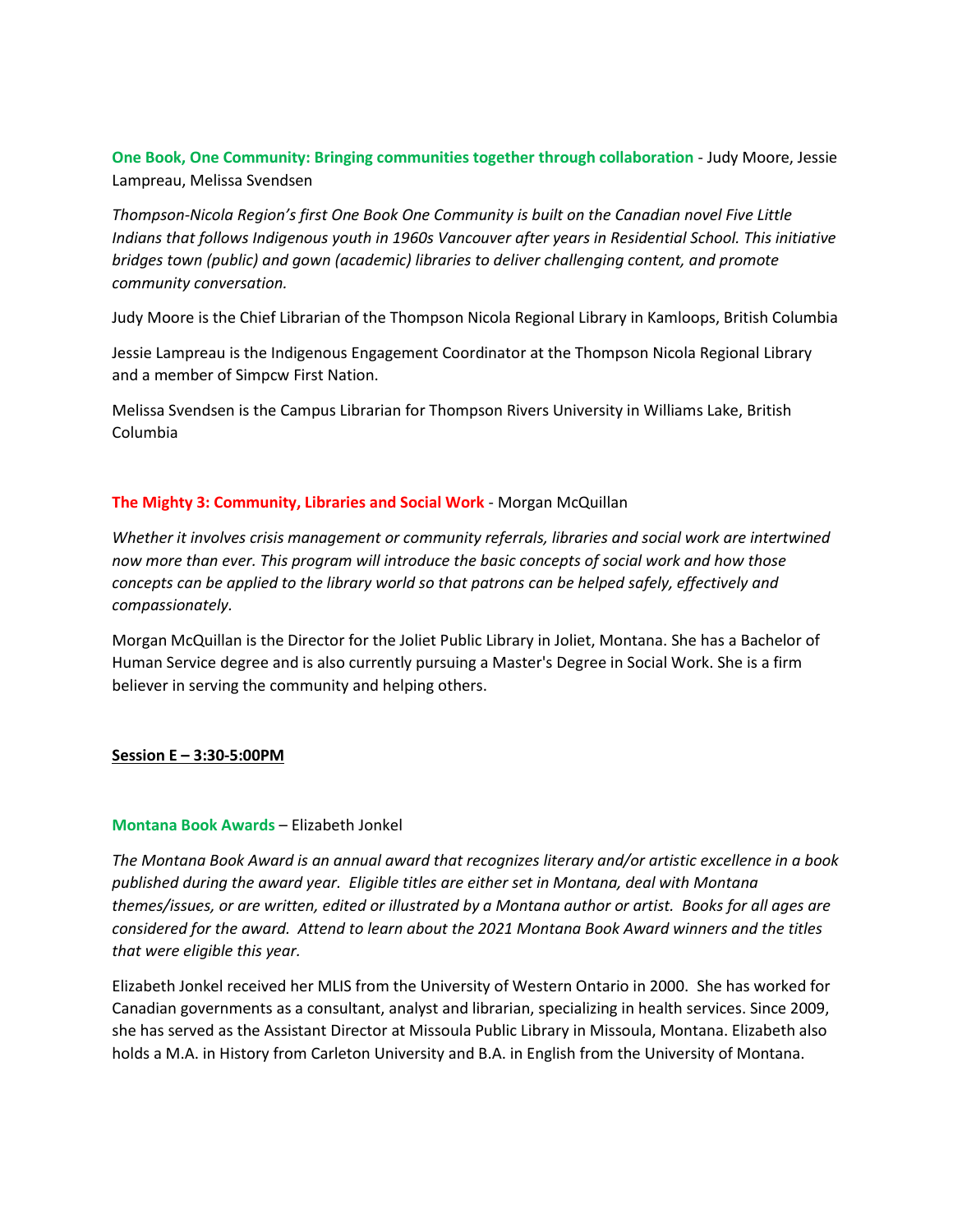### **Crash Course in Helping Your Patrons with Social Media** – Melody Karle

*This session will look at the most helpful features and settings for the most popular social media networks. This isn't a class on managing library social media--instead we'll talk about how to help patrons review privacy settings, save & share, close their accounts, and generally make the most of their social media use.*

Melody Karle holds an MLS from the University of North Texas and currently works as a System Administrator for the Montana Shared Catalog. She previously worked at the University of Houston Libraries and Lincoln County Public Libraries in Montana. She is the author of "A Social Media Survival Guide" and "Managing the Digital You: Where and How to Keep and Organize Your Digital Life."

### **MARC for ARC...hival Collections** - Laura Tretter and Rich Aarstad

*Have you ever wondered what to do with those pesky archives collections hiding in the dark recess of your library? Laura and Rich will share how the MHS hammered out a MARC accord, and in doing so, provided wider access to archival collections, while managing to avoid everlasting enmity between archivists and librarians.*

Laura Tretter is the Library Manager for the Montana Historical Society Research Center. Rich Aarstad is the State Archivist for Montana and manages the archives for the Montana Historical Society Research Center. Both are long-time employees of the historical society, having worked their way through the ranks to their present lofty positions of prestige and power.

# **"Guide on the Side" Facilitation Strategies and Resources to Help Engage Your Patrons during Library Programs** - Brooks W. Mitchell and Claire Ratcliffe-Adams

*You don't need to be a subject matter expert to facilitate engaging programs! In this session, we will showcase a "Guide on the Side" approach to facilitation and learn how it complements the library setting. Participants will explore resources and strategies that can enhance how they facilitate library programs.*

Brooks W. Mitchell is an Education Associate with the Space Science Institute, where he has helped lead Professional Development efforts for NASA, NSF, and IMLS-funded projects since 2017. Brooks empowers library staff and other informal educators to better engage their patrons in STEM content through workshops, presentations, papers, and more. He also combines his professional training in geoscience and developed communication and engagement skills to create patron-facing resources, such as exhibit pieces, interactive activities, online resources, and videos.

Claire Ratcliffe-Adams received her B.A. in Environmental Studies with minors in Anthropology and Business from the University of Utah in 2010. After graduating, Claire fell in love with education and taught in various informal education settings, including teaching a science camp in Kodiak, Alaska, working as a Marine Naturalist in Maui, and directing a teen program for the Boys & Girls Club in Utah. These experiences inspired Claire to pursue her Master's degree in Natural Science Education at Teton Science Schools and the University of Wyoming, where she graduated in 2017.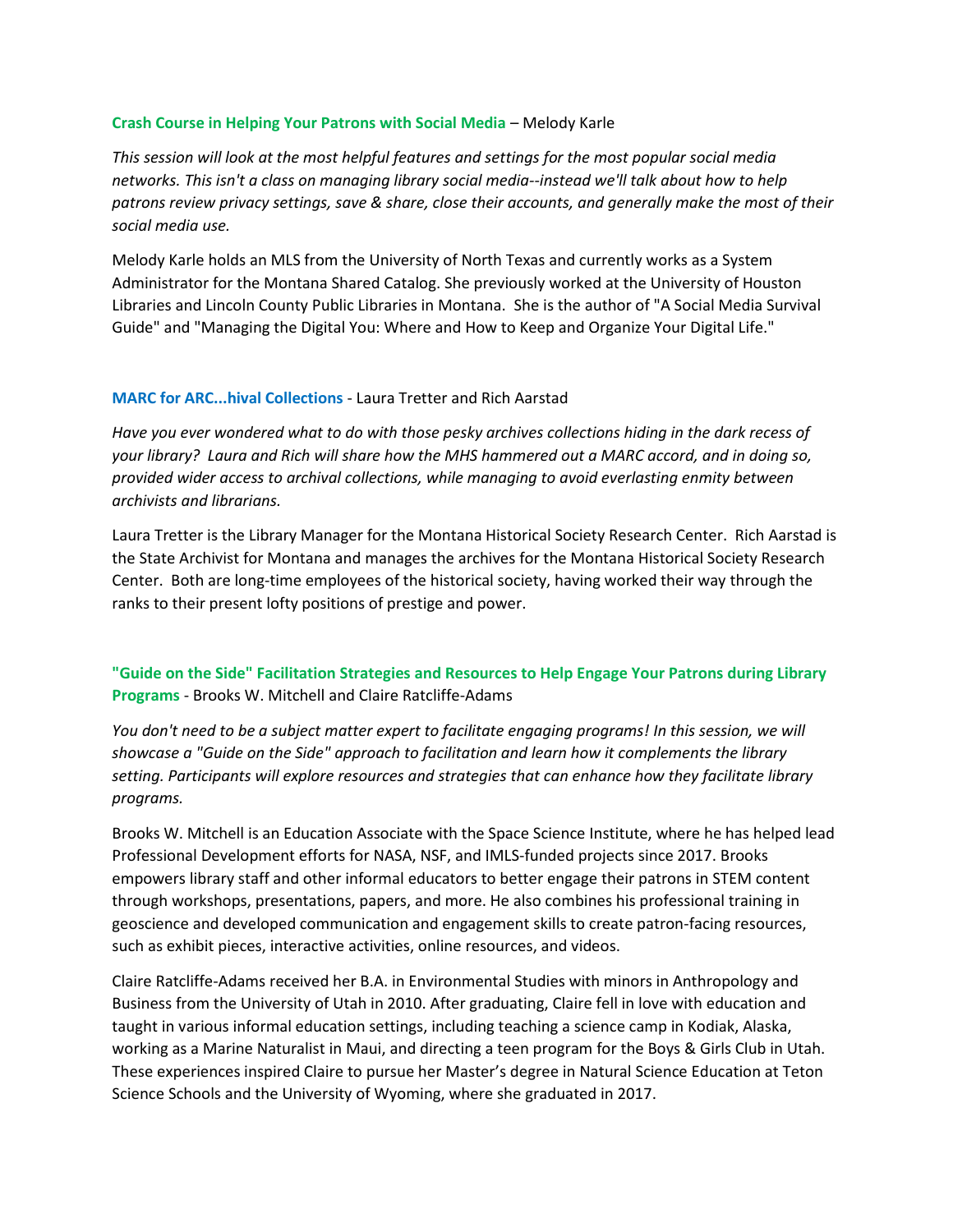# **What Bridge have you built? An MPLA/PNLA Membership Committee Lightning talk** - Jake Rundle and Ilana Kingsley

*A Lightning talk style presentation of the benefits of membership of MPLA and PNLA. Hear about professional development grants, building your network, leadership training, interest group listservs and programs, and semiformal lunchtime conversation opportunities.*

# **YALSA Transforming Teen Services - Youth Development** - Amelea Kim and Dustina Deans

*The YALSA Transforming Teen Services program is a professional development opportunity that focuses on providing front-line library staff with the skills and knowledge to provide robust, creative, and innovative programming for tweens and teens in their communities. The Youth Development session will focus on important milestones in tween and teen development, and how librarians can best serve youth during this time. This session will focus on the fundamentals of teen behavior and development and is broad in its scope - it is NOT a list of specific program ideas for teens and tweens.*

Dustina Deans is the public services librarian at the Libby Branch of the Lincoln County Library system and the current chair of Montana Library Associations Children's and Youth Services Special Interest Group. She has received her Montana State Library Certification and is a two-time Montana Library Association Presenter. She is passionate about library outreach and engaging with families both in and outside of the library. In her free time Dusty enjoys true crime, volunteering, gentle yoga, and any restaurant with outdoor seating.

Amelea Kim has worked as the Lifelong Learning Librarian at the Montana State Library since June 2018. Her library interests include children's services, particularly services for ages 0 - 5, health literacy, community outreach/support, economic development, and supporting Montana librarians in the amazing work that they do! In her free time, Amelea enjoys hiking, baking cakes and consuming said cakes, and making forays into various crafting hobbies.

# 6:00-7:30PM – **Tri-Conference Reception**, University of Montana Maureen and Mike Mansfield Library

*Offering hors d'oeuvres, beverages (including beer and wine), musical entertainment, and a library tour, Mansfield Library employees welcome you to a social event in the Maureen and Mike Mansfield Library's Library Commons. Get to know Mansfield Library employees and other library colleagues as you explore the library and the University of Montana campus. The library is only a 20-minute walk from the conference hotel, but options to ride the bus or drive yourself are also available. Parking on campus is free at this time.*

# 6:00-7:00PM - **TEA-nanigans Party and Tea Swap** – Amelea Kim

*Come to a fun and cozy TEA SWAP social hour! We will have teas available to try, delicious snacks to accompany the teas, and casual conversation with your conference peers. Anyone and everyone is*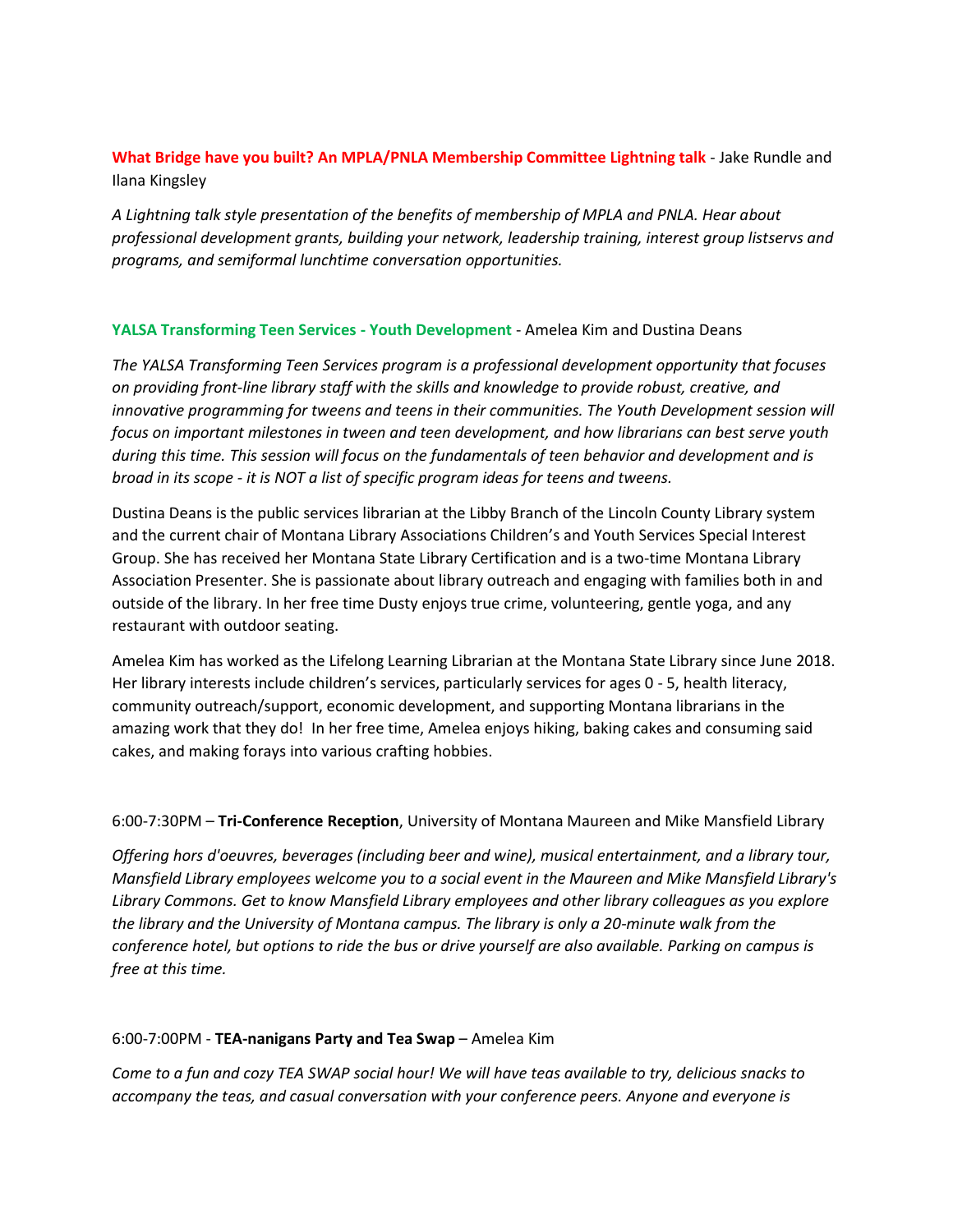*welcome to come - you can stay for the whole time, or just pop in for a bit! If you'd like to bring tea to share/swap, please feel free. While we will have some mugs for people to use, please do consider bringing your own!*

# **Friday August 5 th, 2022**

### **Session F 8:30-9:30AM**

**Special Collections Online: Teaching and Research using Remote Access** - Allee Monheim & Kat Lewis

*Since September 2021, University of Washington Special Collections has been providing remote access to our materials - both for one-on-one research and for classroom instruction. This presentation will share how we launched our remote reference service and how we've used this technology to facilitate primary source instruction in a remote environment*.

Allee Monheim (she/her) is the Public Service Librarian for Special Collections. She is responsible for managing outreach, social media, and forward-facing reference functions for the department - including the launch of the Virtual Reading Room. Allee has been working in libraries and archives for the past 15 years, and received her MLIS in Information Organization from the University of Wisconsin, Milwaukee in 2016.

Kat Lewis (she/her) is the Assistant Book Arts and Rare Books Curator at the University of Washington Libraries Special Collections. She is responsible for collection management and care of premodern, early printed, and rare materials as well as modern book arts. Kat received her CILIP certified MSc. in Book History and Material Culture from the University of Edinburgh in 2019.

# **Embedding Your Library in Your Community** - April Hernandez

*Learn five ways to get more involved in your community. Outreach is becoming increasingly important. Getting out of the Library and into the community is crucial.*

April Hernandez was born and raised in SE Kansas where she spent many days in the library. She has been a Library Director for 6 years for two different libraries in Kansas. Both libraries were in dire need of updating their programs and services. Both are now very involved in their communities and growing entities.

# **Talking Circles: Targeted Outreach to Student Veterans to Better Understand and Meet their Library and Information Needs** - Mary Anne Hansen, Star Bradley

*Two Montana State University Librarians received funds to provide four focus groups of student veterans in order to gauge their experiences with MSU Library resources and services, as well as learn about desired library services and resources. This program will report on findings and share recommendations gleaned from the student veterans.*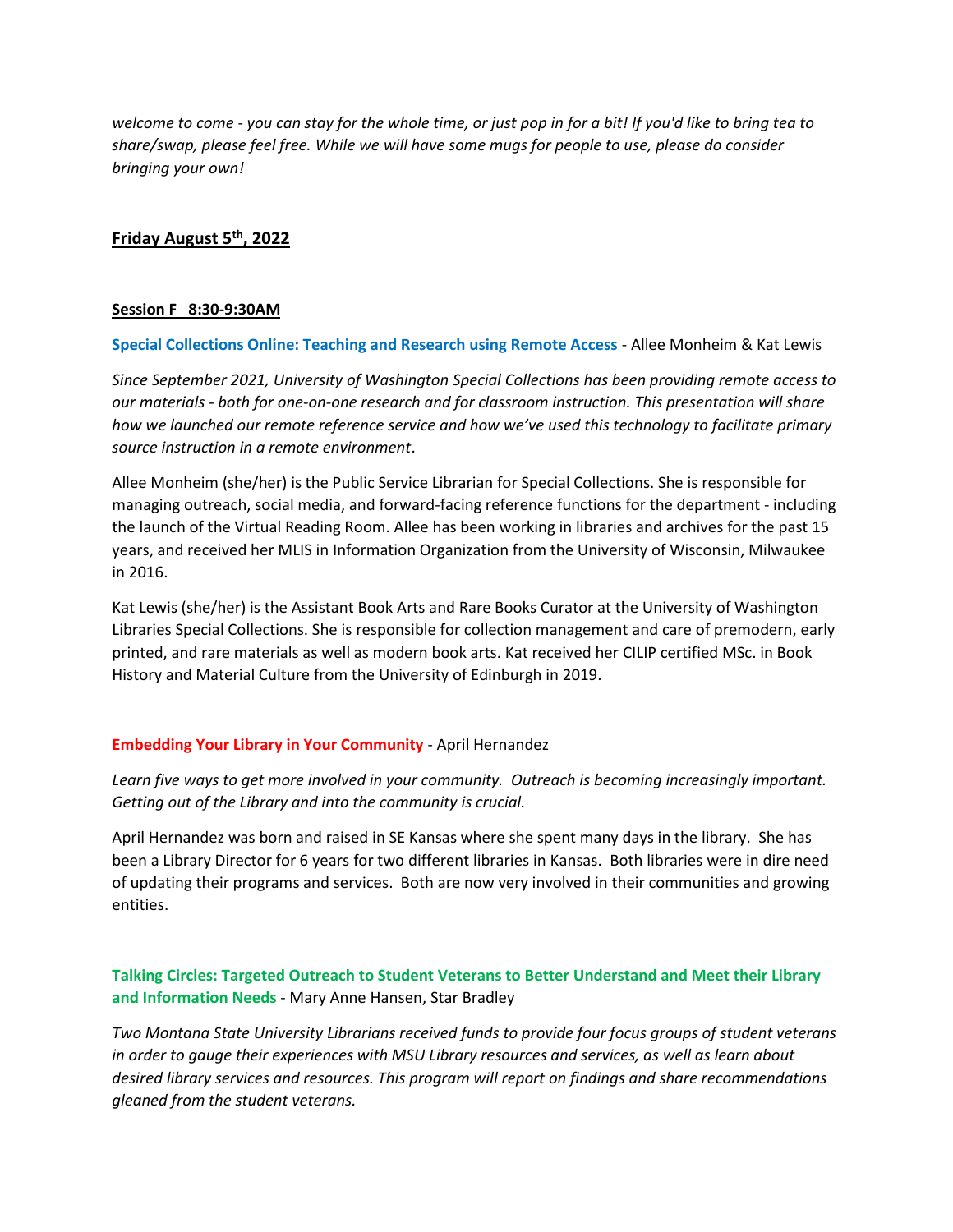Mary Anne Hansen and Star Bradley are research and instruction librarians at the Montana State University Library. They offer library instruction to classes across campus, as well as individual and group research consultations. Additionally, they both staff the MSU Library's Chat and Email reference service. Mary Anne is a daughter of a WWII veteran, and Star is married to a veteran.

### **Library Challenges: Be Prepared, Be Aware** - Dodie Ownes, Miranda Doran-Myers

*The Intellectual Freedom Committee of the Colorado Association of Libraries (CAL-IFC) has become increasingly aware of library challenges not only in our state, but throughout the region and nation. Stories of organized efforts to pull books from library shelves and clashes between library boards, administration, and staff have dominated recent headlines. How can you prepare for when these issues come up at your institution? This presentation will provide background information about the recent rise in challenges and provide a processing framework for library staff, board members and trustees to use when challenges come to your library.*

Dodie Ownes is an adult services librarian at Denver Public Library, and current co-chair of the CO Association of Libraries Intellectual Freedom Committee. Miranda Doran-Myers is the technical services coordinator at the Colorado State Library, and current co-chair of the CO Association of Libraries Intellectual Freedom Committee.

**Weeding, Digitizing, Archiving, O My! An association-level approach to decluttering and making sense of our past to serve the future** - Annie Epperson, Eileen Wright, Mary Ann Thompson, Stephen Boss, Roy Degler

*Since 1948, the members of MPLA have generated copious documents, conference artifacts, and photographs representing librarianship across the unique 12-state region. Attendees of this interactive session will learn how presenters navigated the process of reclaiming, weeding and digitizing physical items and the complexities of creating a comprehensive, accessible online archive.*

Stephen Boss holds degrees in Library Science & History Archives from the University of Denver. He is the Information Technology, Innovation & Entrepreneurship Librarian at the University of Wyoming (20 years). Stephen also worked as the Librarian/Archivist at Coors Brewing Company in Golden, CO (11 years) and with Wright Water Engineers Inc. (5 years) in Denver, CO. He has been a part of MPLA for a number of years serving in various capacities.

Roy Degler recently retired as digital services librarian after a long career with the Oklahoma State University. He earned his BS in Special Education/Physical Education from New Mexico State University and his MLIS from the University of Oklahoma. He continues to work part time as a web developer/designer for the Oklahoma State University Libraries, Mountain Plains Library Association, and the MODX community. In addition to his library and computer knowledge, he is an avid foosball player.

Annie Epperson completed the MLIS in 2003, and has been at the University of Northern Colorado's University Libraries since 2004, serving as an instruction librarian, reference department manager, and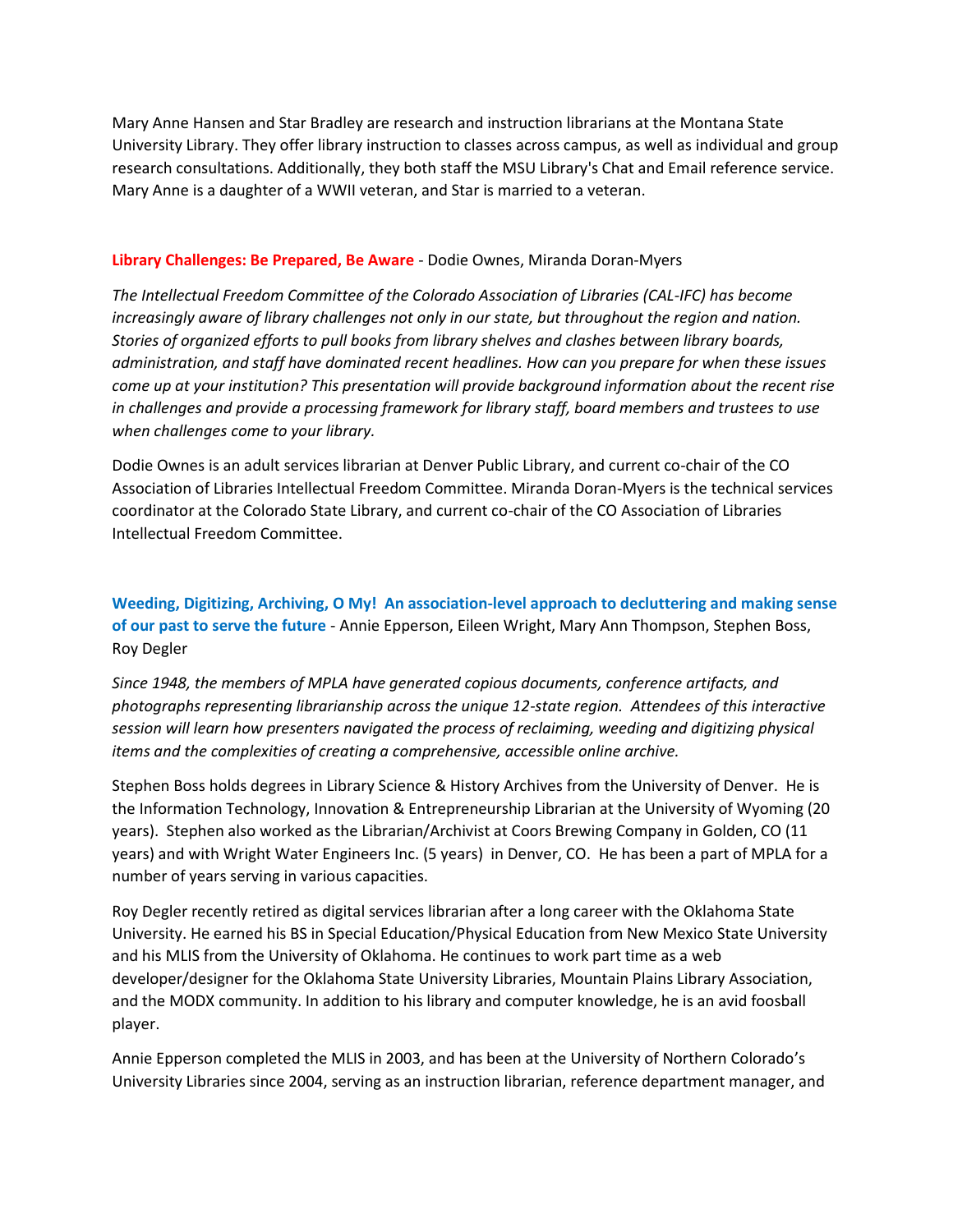now in the teaching & outreach department. She has held a variety of roles with MPLA, including serving as president in 2014/15 and 2017/18.

Mary Ann Thompson received the library degree (including courses from the Institute of Archival Studies) from the University of Denver in 1984 and managed the Special Collection at the Hays Public Library (Hays, KS) for 28 years. A member of MPLA since 1984, she has served on several committees, including chairing the archive/special collection section; currently, she is chair of the Awards Committee.

Eileen Wright has served as Librarian/Archivist for Montana State University Billings Library for the past 20 years. Her MPLA work has included involvement on many different committees including President in 2009-2010. For MLA, she served as MPLA state representative, member of the awards committee, cochair for conference, and ASLD chair-elect. Eileen serves the statewide Montana Memory Project, and as committee member of the governor's State Historical Records Advisory Board since 2018.

# **Session G 9:45-10:45AM**

# **Hitting your limit: Secondary trauma and Library workers** - Mark Reinelt

*A social worker said Librarians are "social workers but with a bigger client list and none of the training to deal with some issues they are faced with." Emotional fatigue is at an all-time high - how are Library workers going to be able to help others if we don't help ourselves?*

Mark Reinelt(he/him) in honored to live and work on the ancestral, traditional, and unceded territory of the Syilx Nation. He has worked in an urban library environment for over 30 years and is currently the System Circulation Coordinator for the Okanagan Regional Library in British Columbia. He is passionate about what Libraries do and loves watching new team members become "true believers" in the role of Libraries.

# **Lateral Reading Mindset: Contextualizing Information Resources** - Anders Tobiason

*Lateral Reading is the process by which we read around an information resource to determine its validity, bias, inaccuracy, and hidden assumptions. This presentation covers the concept of lateral reading, and then discusses how using lateral reading creates a divergent set of ways of knowing from traditional information resource evaluation techniques.*

Anders Tobiason is the Multimedia Development and User Experience Librarian / Assistant Professor at Boise State University. He holds both a Ph.D. in Music Theory and an M.A. in Library and Information Science from the University of Wisconsin, Madison. Anders was previously a Research and Instruction librarian at Portland State University. His research interests include anti-racist library instruction, multimedia development, critical discourse analysis of library instructional standards and materials, performing arts librarianship, dis/misinformation studies, and social media use in library instruction.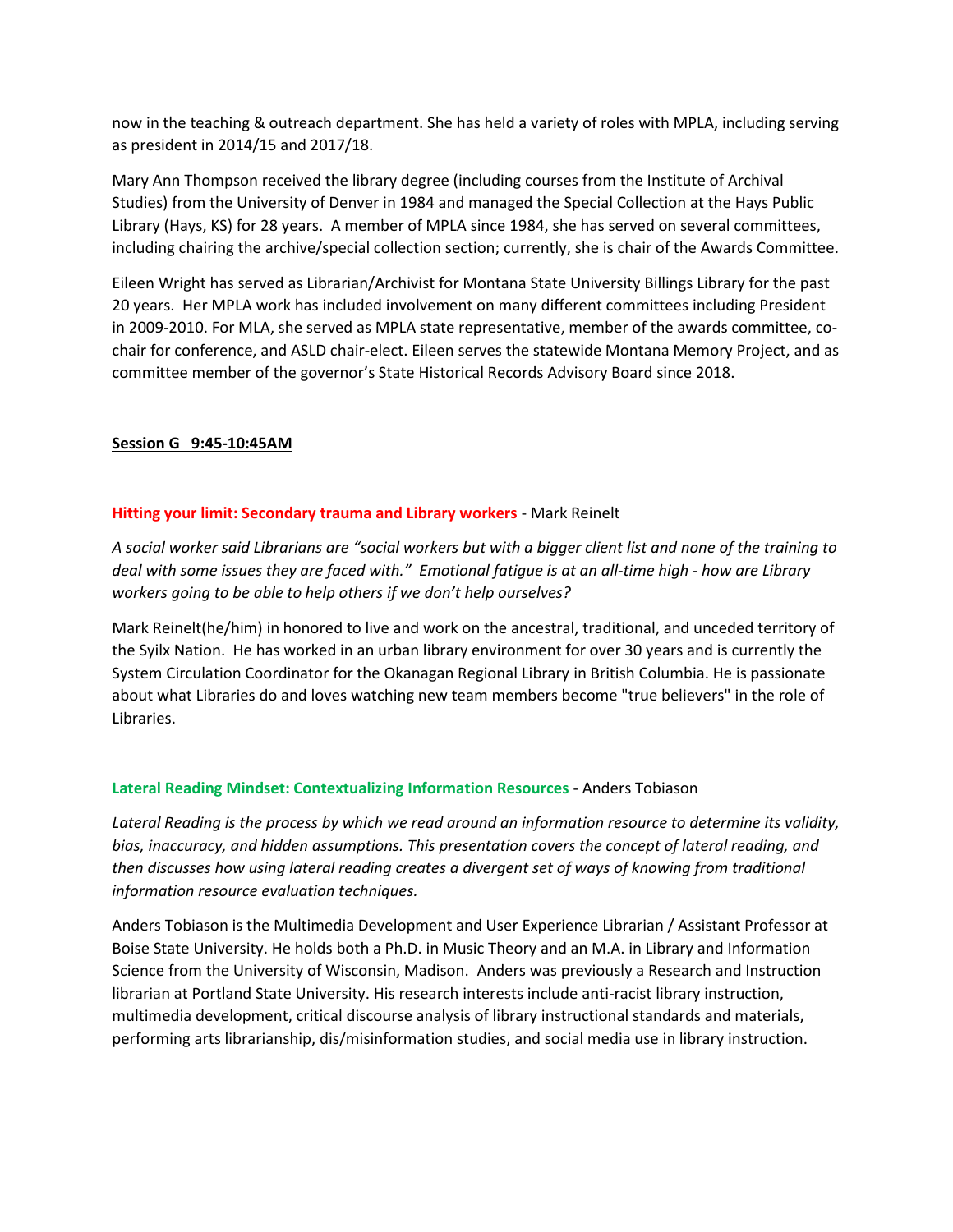#### **Collaborating Visually: Facilitating an Art History Curation Space** – Rose Sliger Krause

*Art exhibitions are a popular engagement strategy for libraries of all types. This session describes how an academic librarian created a learning laboratory for art history students to practice curation activities that resulted in visually-appealing student-created scholarly work.*

Rose Sliger Krause is Associate Professor and Metadata Librarian at Eastern Washington University, where she is the library liaison to the Art Department.

# **The Rise of Social-Emotional Learning in Kids Books** - Jessica Speer

*Books with a social-emotional learning (SEL) focus have soared as this generation of kids and teens navigate how to interact and cope in a changing and sometimes frightening world. Explore recent fiction and nonfiction SEL titles and writing techniques used to engage readers. Participants will leave the session with an annotated bibliography of social-emotional books for kids and teens, as well as activities to implement into classrooms or libraries.*

Jessica Speer is the award-winning author of BFF or NRF (Not Really Friends)? A Girls Guide to Happy Friendships (2021) and Middle School Safety Goggles Advised (Releasing August 2022). Her interactive books engage and entertain readers by combining the stories of preteens and teens with fun activities, like quizzes and fill-in-the-blanks. Blending humor, a dash of science, and practical insights, her writing unpacks the tricky stuff that peaks during adolescence. She has a master's degree in social sciences and explores social-emotional topics in ways that connect with kids. Jessica is regularly featured in and contributes to media outlets on topics related to kids, parenting, and friendship. She lives in Colorado with her husband and two daughters. For more information, visit [www.JessicaSpeer.com](http://www.jessicaspeer.com/)

**Scaling ALA's Libraries Build Business Initiative Across Wyoming's County Libraries: Developing Partnerships & Growing the Economy with Librarians & Entrepreneurs** - Rachael Svoboda, Stephen Boss, Cynthia Hughes

*Libraries contribute to economic vitality in communities across the country. As trusted institutions, libraries have infrastructure to help bridge economic divides. Laramie County Library in Cheyenne, Wyoming as part of ALA's Libraries Build Business pilot, developed programs and partnerships across the state and scaled the program statewide.*

Rachael Svoboda is the Business Services Coordinator & Reference Specialist at Laramie County Library System in Cheyenne, Wyoming. She is also the project manager for ALA's Libraries Build Business effort in Wyoming.

Stephen Boss is the Information Technology, Innovation & Entrepreneurship Librarian at the University of Wyoming in Laramie. Prior to working at the University of Wyoming, Stephen worked as a librarian/archivist at Coors Brewing Company in Golden, Colorado and at Wright Water Engineer's Inc. in Denver, Colorado.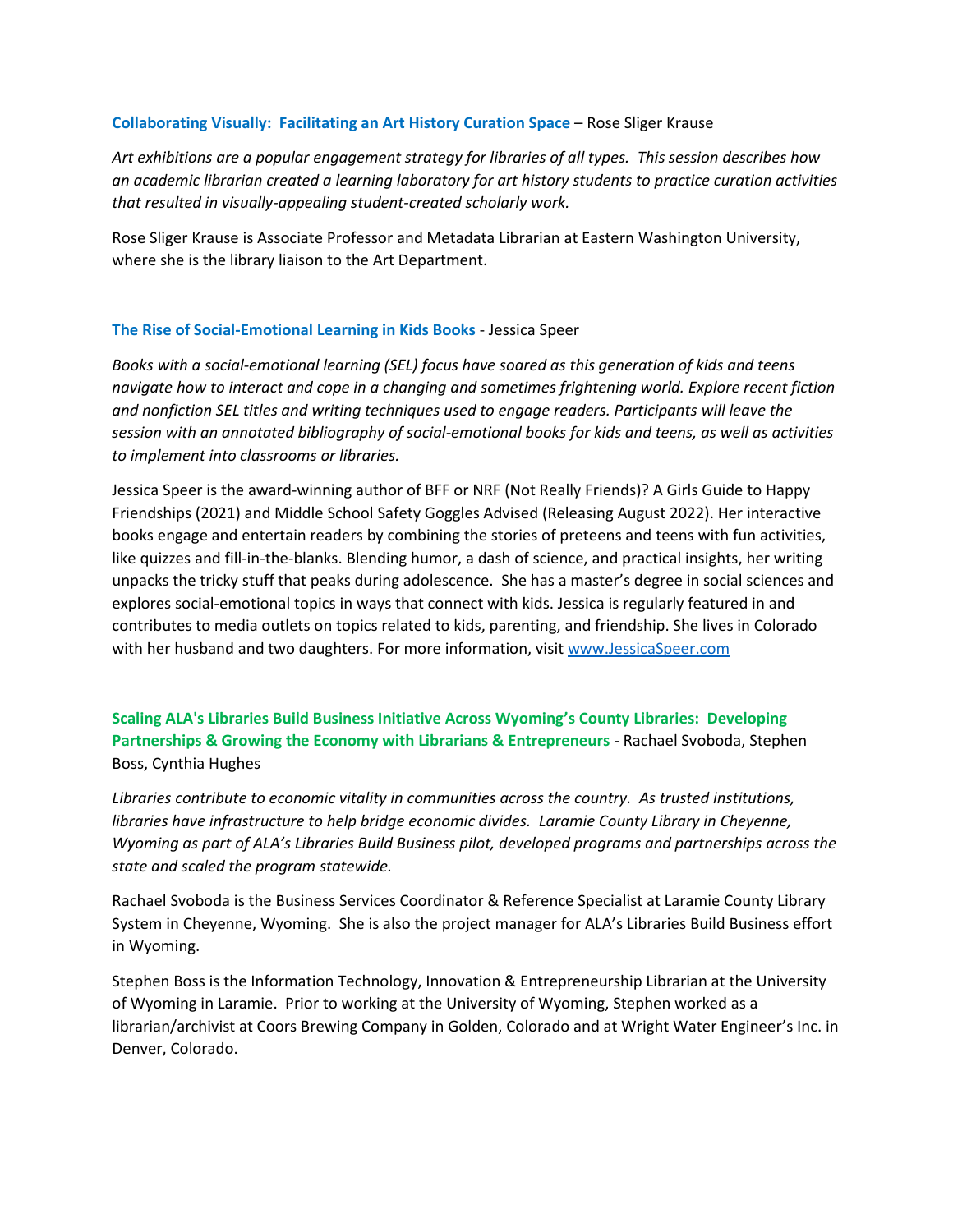Cynthia Hughes is a Cataloging Librarian at the University of Wyoming in Laramie, Wyoming. Her first job out of library school was working in a community that had just formed a public library. She attended the MPLA Leadership Institute in 2018. Cynthia is a member of ARSL.

# **Creating a new web-based portal for tribal treaties** - Juliana Nykolaiszyn, Roy Degler, Damith Perera

*In 2021, the OSU Library released the Tribal Treaties Database, based on Indian Affairs: Laws & Treaties edited by Charles J. Kappler. This session will feature the evolution of this project. Presenters will also discuss technical challenges and innovations employed to present the data, along with future improvements.*

Juliana Nykolaiszyn serves as Professor/Head, Digital Resources and Discovery Services at the Oklahoma State University Library. In this role, she oversees the units of Resource Access and Discovery, Metadata, Scanning, and Digital Library Services. Prior to this position, Nykolaiszyn spent over a decade working with the OSU Library's oral history department focusing on preservation and online access to collections.

Roy Degler recently retired as digital services librarian after a long career with the Oklahoma State University. He earned his BS in Special Education/Physical Education from New Mexico State University and his MLIS from the University of Oklahoma. He continues to work part time as a web developer/designer for the Oklahoma State University Libraries, Mountain Plains Library Association, and the MODX community. In addition to his library and computer knowledge, he is an avid foosball player.

Damith Perera is a Research Professional in Digital Resources and Discovery Services at the Oklahoma State University Library. Damith earned his M.Sc. from Oklahoma State University. His interests include software development, AI, data science, and mixed reality.

# **Session H 11:15AM-12:15PM**

**Fostering Teen Civic Engagement Through the Democracy Project** - Jenny Bevill, Vanessa Justice, Linette Greene, Jeannie Ferris, and teens

*Librarians and teens from Missoula, Billings, and Whitehall share teen-led projects, strategies, and outcomes from the Democracy Project, a pilot program which increases civic engagement. Teens addressed food insecurity, air quality in schools, and Holocaust education. Participating libraries receive support from Humanities Montana to build teen audiences and achieve goals.*

Jenny Bevill is the Democracy Project Coordinator at Humanities Montana. She is a dynamic educational leader with more than 20 years of experience teaching in public schools, museums, and community centers in New York City and Montana, including the Guggenheim Museum, the Missoula Art Museum, the Montana Office of Public Instruction, the Montana Arts Council, and Flathead Valley Community College. She has been a workshop leader for Humanities Montana since 2016 where she facilitates shared experiences inspired by works of contemporary art for all ages, abilities, and identities. All of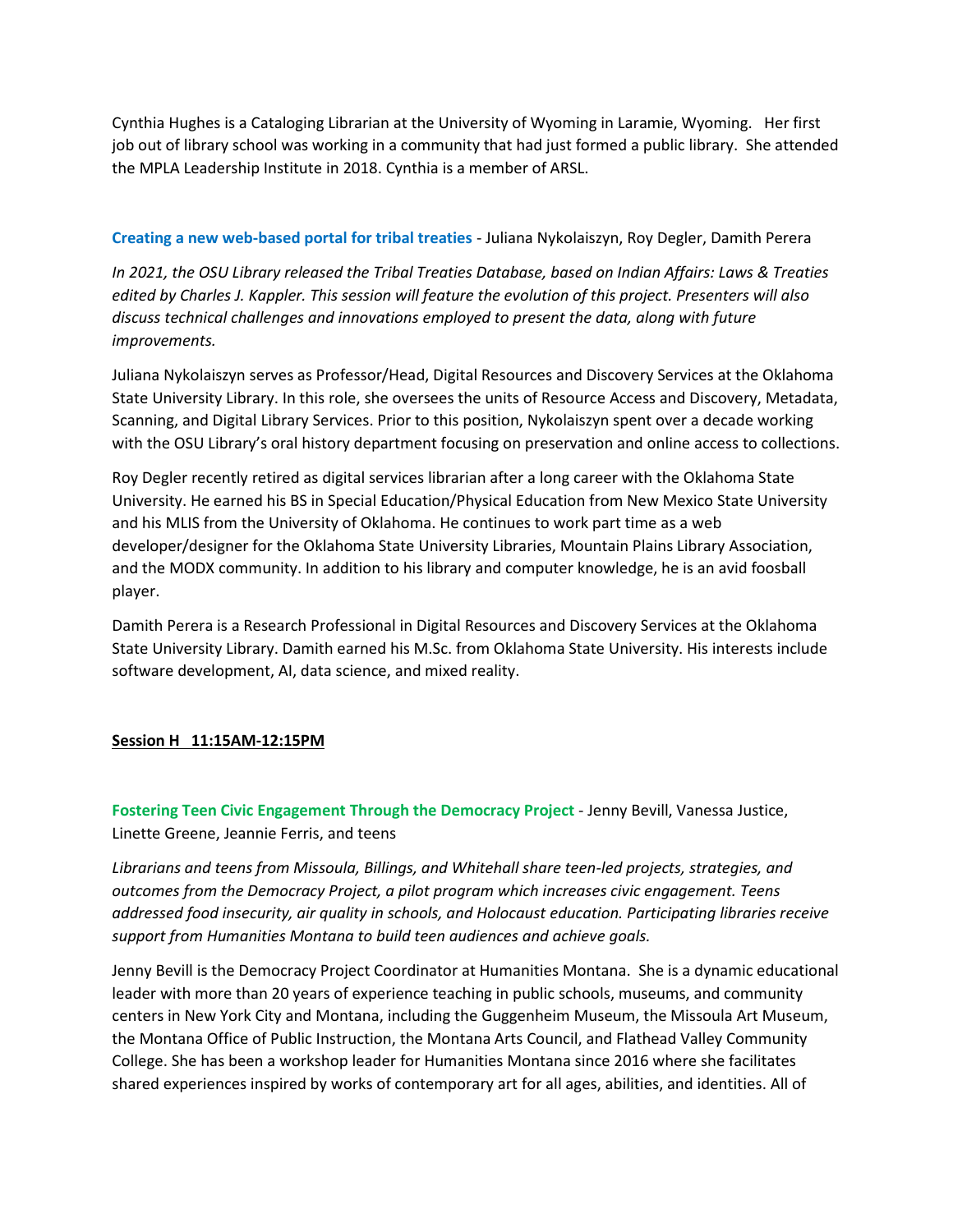Jenny's work aims to build community, alleviate suffering, and amplify previously silenced voices. She was voted National Arts Education Association Teacher of the Year by her peers in 2022.

Vanessa Justice has worked as the Teen Librarian at Billings Public Library for 2 years and is a strong advocate for the youth she serves. She provides programming for 6th-12th graders and manages the Young Adult collection at the library. She is a former seamstress and costume designer, and is originally from Orlando, Florida. She is currently working on obtaining her MLIS.

Jeannie Ferriss is the Library Director at Whitehall Community Library. Jeannie's interest in Holocaust History began as a young adult during an encounter with a Dutch Holocaust survivor. With over 30 years of experience in public, academic, and school libraries, she created one of the first analyses of children's and young adult Holocaust literature, which was published by the University of Southern Mississippi. Jeannie received the Milstead Award from the Wyoming Library Association for Outstanding Service to Children, as well as the Warren Tracy Award for Professionalism, Scholarship, and Service from the University of Southern Mississippi.

Linette Greene is the Young Adult Librarian at Missoula Public Library. She is the world's oldest teenager, which makes working with teens the greatest job ever. She has been a young adult librarian at Missoula Public Library for 22 years and counting. Linette began her library career as an elementary school librarian, before spending several years running the library in Boulder, Montana, then working in the technical services department at Syracuse University's Barclay Law School Library, where she completed her MLS degree. Linette currently lives in Ronan, MT, with her husband James, two elderly dogs, and a pair of rambunctious Siamese cats. She spends her daily 110 mile commute listening to audiobooks and drinking large commuter mugs of strong coffee. She has only had one close call in all her years of commuting, laughing so hard at a funny book she had to pull over.\* When not working, you can find her digging in the dirt in her garden, in her quilting studio cutting perfectly good fabric into bits and sewing it back together again, or points unknown finding mischief with her grandchildren.

\*the cause of her near-demise was Swim the Fly by Don Calame.

**No More Surprise Library Projects! Welcoming a New Deselection Workflow to the MSU Library** - Amy Foster and Rachelle McLain

*The Collection Access and Technical Services (CATS) department at the MSU Library is responsible for weeding projects. The move of serials and government documents to off-site storage, and review of 50,000 items for deselection prompted CATS to transform their processes so that ad hoc weeding projects were incorporated into routine workflows.*

Amy Foster is the head of the Collection Access and Technical Services at the Montana State University Library. She manages the department responsible for acquisitions, electronic resources, cataloging, and interlibrary loan. She holds a Bachelor of Science in Sociology from Montana State University and an MLS from the University of North Texas.

Rachelle McLain is the Collection Development Librarian at the Montana State University Library. She manages the library's collections budget and oversees the acquisition and deselection of resources to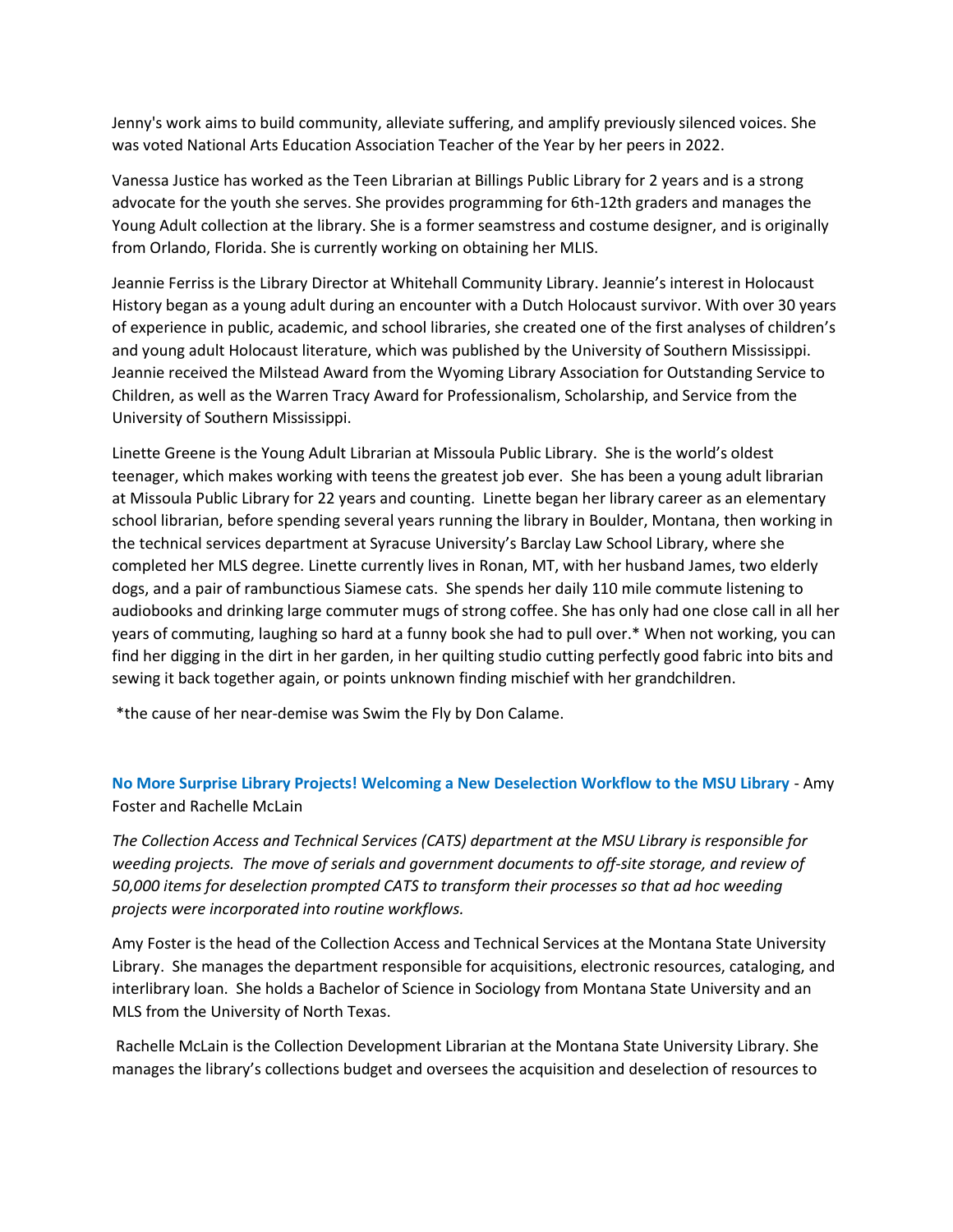meet the research and learning needs of the Montana and MSU communities. She holds a Bachelor of Arts in Art History from Western Washington University and an MLIS from the University of Washington.

# **Let's Play Banned Books Week Jeopardy and Charades** - Kathy Barco

*Plenty of audience participation is involved as banned or challenged books provide the basis for fun and informative games of Jeopardy and Charades. Attendees can easily replicate this event in their own settings, and it could even be planned by and presented to teens. Handout includes sample clues and responses.*

A former children's librarian, Kathy Barco retired from the position of Literacy Coordinator at the Albuquerque/Bernalillo County Library. She was Youth Services Coordinator at the New Mexico State Library from 2001-2006. Kathy received her MLIS from the University of Southern Mississippi. Kathy realized that her experience as a librarian, author, editor, and workshop presenter prepared her perfectly for her new career: Library Consultant. She has done webinars and workshops on topics relating to early literacy, intellectual freedom, and Banned Books Week. Her book, Storytime and Beyond: Having Fun with Early Literacy (co-authored with Melanie Borski-Howard) was published by Libraries Unlimited in 2018. That year she also received the MPLA Distinguished Service Award.

# **Slow Librarianship: It's for everyone -- but what is it?** - Katherine Weadley and Linda Lewis

*Slow Librarianship isn't lazy or unproductive - it is the opposite. Being busy doesn't always mean you are productive, meeting your goals, or learning from your experiences. Collaboratively explore how to be mindful and attentive in the workplace (and beyond!) regardless of your type of library or job description!*

Katherine Weadley has worked in a variety of academic and public library roles including a cataloger, Director, and Children and Teens. Currently she is Supervisor of Programs and Outreach for the Estes Valley Library District near Colorado's beautiful Rocky Mountain National Park. Linda Lewis has worked in correctional libraries, as a Director in Gladstone, Oregon, and is currently a Branch Manager in the southern Colorado city of Pueblo.

# **Establishing a GIS-Mapping Exchange for Public Libraries** - Nancee Hunter and Lauren McKinney-Wise

*Geospatial data is prevalent in our everyday lives and provides powerful information. Learn about the systems behind map creation (i.e., Geographic Information Systems or GIS), develop your own web map and skills, and hear about new resources and funding opportunities for your library to better incorporate and use GIS technology.*

Nancee Hunter is the Director of the Center for Geography Education in Oregon (C-GEO) and an Assistant Professor with the Portland State University Geography Department. Lauren McKinney-Wise is a Portland State University Geography/GIS graduate student. Both are working together on an IMLS National Leadership grant entitled "Establishing a GIS-Mapping Exchange for Public Libraries."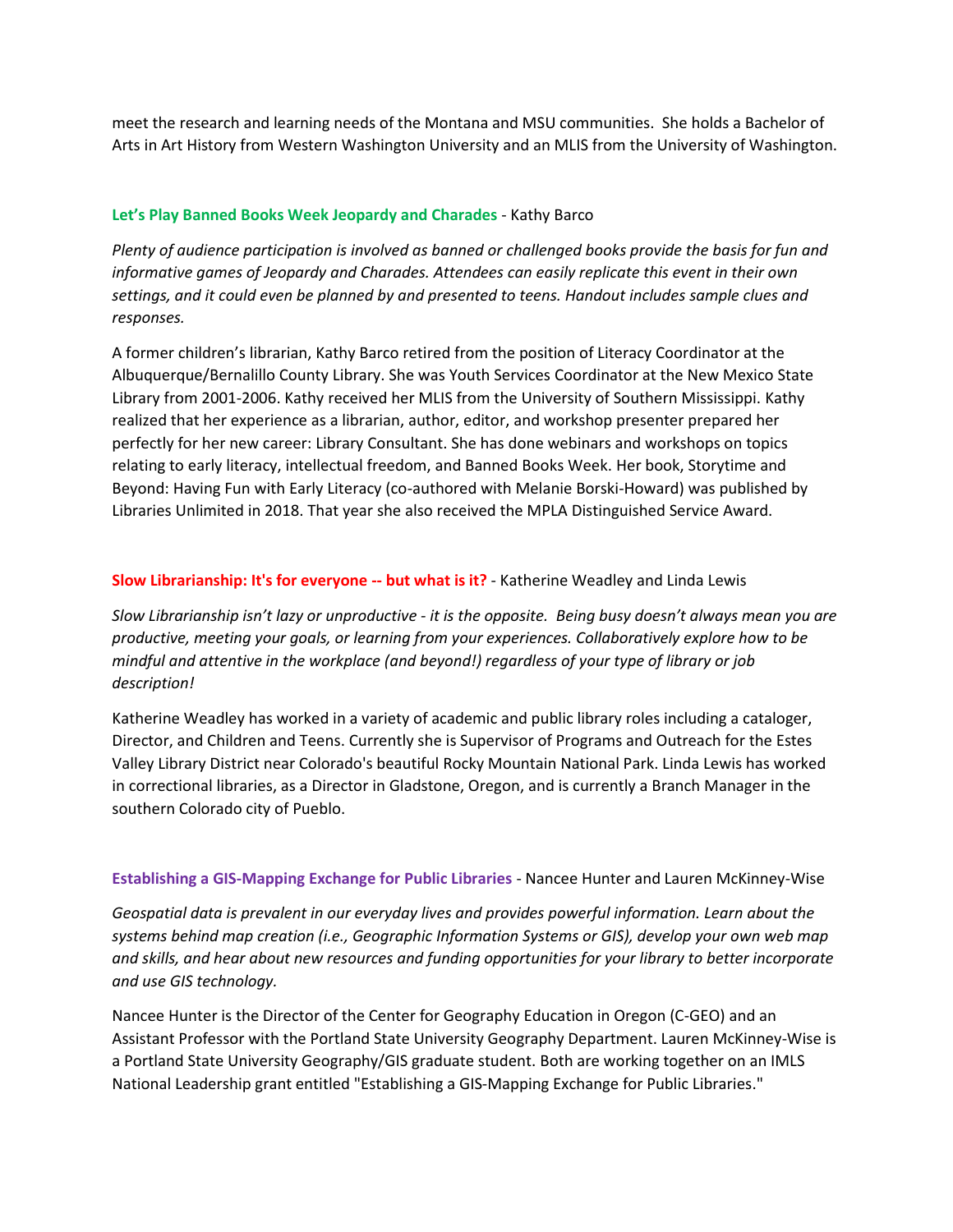### **Connecting and Collaborating with Tribal Libraries** - Cassandra E. Osterloh, Mary Villegas, Cristina Reyes

*This program will be a 3-4 person panel discussion with time for Q & A on the tribal libraries and the current work the consultants are doing. The panel will discuss how some tribal library consultants are actively working to "build bridges" and support tribal libraries.*

Cassandra E. Osterloh (Cherokee Nation) is the Tribal Libraries Program Coordinator for the state of New Mexico. She has worked in libraries (special, school, and academic) for over 25 years. Cassandra appreciates working for an organization that values a culture of continuous learning, creativity, and ingenuity. She feels she is able to experience this on all sides while working with the tribal librarians of New Mexico. She especially loves the librarian's enthusiasm and commitment to their communities.

Mary Villegas (San Carlos Apache) has been with the State Library for over 15 years and she currently manages the State Library's databases and provides outreach and support for tribal libraries. Prior to working with the Arizona State Library she was involved in the telecommunications industry for over 9 years and worked for several tribal telecommunications companies in eastern Arizona. Mary has a Bachelor of Science in Finance (Arizona State University), and a Juris Doctor (Arizona State University).

Cristina Reyes is the Rural Services & Bookmobile Program Specialist and Tribal Libraries Consultant at the Utah State Library Division. Additionally, she currently serves as Chair of the Diversity Services Roundtable for the Utah Library Association. A first generation American of Afro-Caribbean heritage, Cristina has learned and continues to learn how her background and perspective can be used as a powerful tool for advocating and promoting equity, diversity, and inclusion efforts in libraries and throughout her community.

# **Session I 2:15-3:45PM**

**Community Partnerships: Making Connections to Enhance Library Programming** - Karen Yother, Denise Neujahr, Kelsey Mack, Lauren Hayes

*Learn about our most successful community partnerships, how we developed connections and lessons we learned along the way. Attendees will brainstorm connections in their own communities, get hands-on time to explore the tools we use and leave with a vision for creating partnerships and programs that meet diverse community needs.*

The Community Library Network Youth Services team serves patrons from birth to eighteen in 7 locations across Kootenai and western Shoshone counties in Northern Idaho. We provide a wide range of programs, services, and materials to meet the diverse needs of our community and accomplish our mission - *We empower discovery.* Youth Services Coordinator, Karen Yother fearlessly leads the team with the assistance of Early Learning Specialist Lauren Hayes, Teen Specialist Denise Neujahr and Outreach Specialist Kelsey Mack.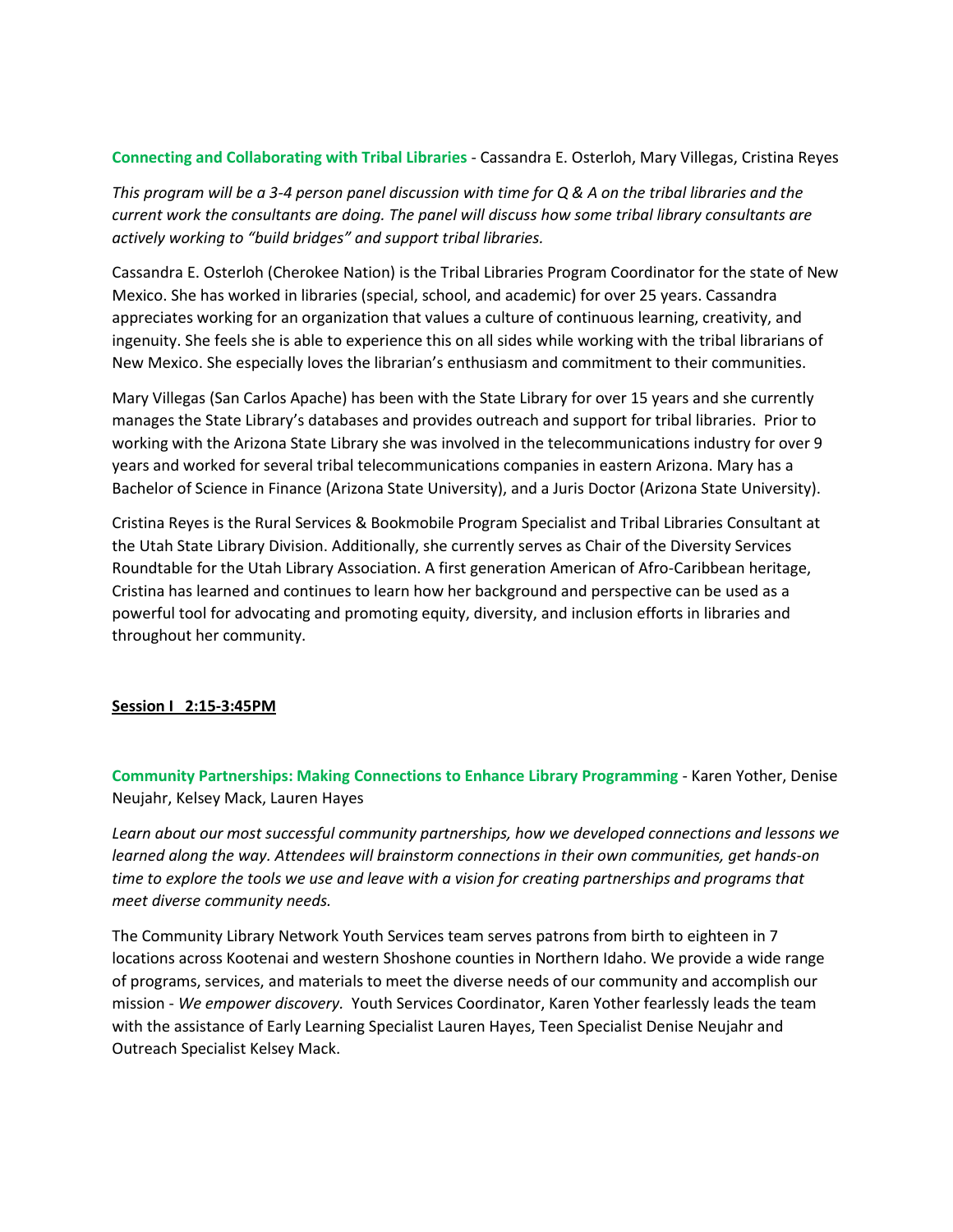### **Collection Diversity Audits - Methods and Implementation** - Molly Hudson & James Parrott

*This conference session will explore the process Lewis & Clark Library staff used to conduct a collection diversity audit, focusing on methodology and implementation, in addition to practical application for libraries of various sizes and with differing resources.*

Molly Hudson is the Children Services Librarian at the Lewis & Clark Library. Other than her family, she loves nothing more than providing opportunities for children and their families to learn, play and create with the library. Parachute storytimes have a special place in her heart, and she has a tendency to leave a trail of glitter wherever she goes. She owes the maintenance crew at Lewis & Clark Library more cookies than she can bake in a lifetime.

James Parrott is the Collection Management Librarian for Lewis & Clark Library. He moved to Montana in 2017. His professional interests include data-based collection development, statistics, and underserved populations. He holds an MLIS from Valdosta State University in his home state of Georgia and an MA in Experimental Psychology from Radford University in Virginia.

# **Reimagining School Readiness Toolkit Training** – Amelea Kim, Bayley Gibson

*The Reimagining School Readiness Toolkit is a valuable resource that librarians can use to integrate school readiness knowledge and preparation into the early childhood work they are already doing. This training will focus on the fundamental concepts of school readiness, how that relates to early childhood work already happening in libraries, and how librarians can combine the toolkit with their current programming.*

Amelea Kim has worked as the Lifelong Learning Librarian at the Montana State Library since June 2018. Her library interests include children's services, particularly services for ages 0 - 5, health literacy, community outreach/support, economic development, and supporting Montana librarians in the amazing work that they do! In her free time, Amelea enjoys hiking, baking cakes and consuming said cakes, and making forays into various crafting hobbies.

Bayley Gibson is a Public Services Librarian at the Madison Valley Public Library in Ennis MT where she coordinates children's programming. She loves bringing messy crafts, singing, and games into any library program, and when she is not leading Story Time or Books & Babies, she can be found piling books on top of her teetering 'to-read' stack. She is an avid knitter and aspires to be the best dog cuddler.

# **Radicle Information Literacy** - Xavier Kneedler-Shorten, Chloe Runs Behind, Megan Stark

*This interactive workshop will explore possibilities for empowering learners by reimagining instruction through the abundance and diversity of the natural world. Together, we will invite ways of relating with information for the purpose of sowing authentic connections, tending to relationships, and sharing traditional, dynamic community knowledge.*

Xavier Kneedler-Shorten (he/him) is a recent graduate of the iSchool at University of Washington where he received his MLIS. He works as the Assistant to the Dean of Libraries at University of Montana where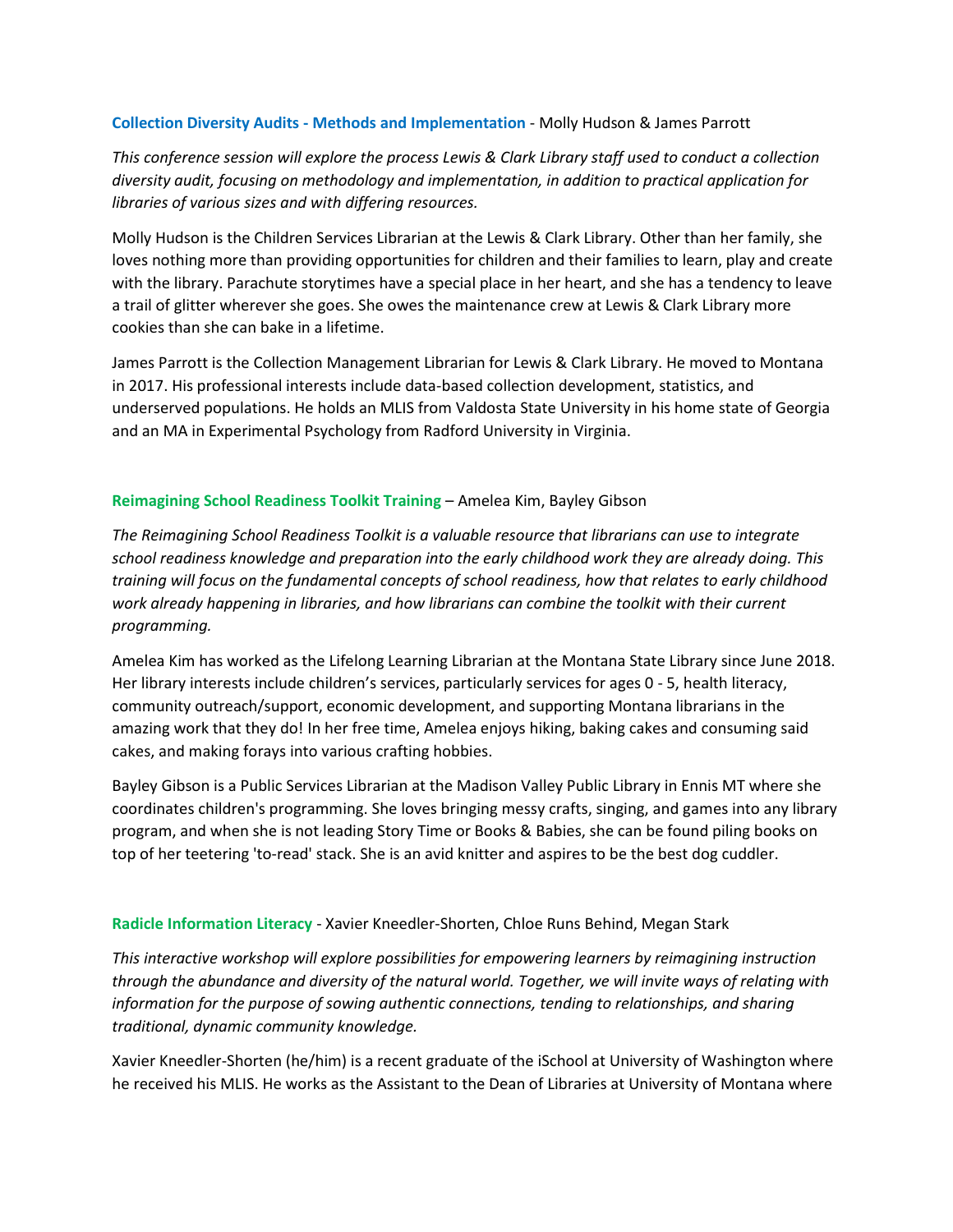has worked for over 4 years. His passion is for public libraries and how they interact with their communities in a variety of ways.

Chloe Runs Behind (they/them) is growing up and growing food in Missoula, MT. They recently completed their BA in Environmental Studies while working at the University of Montana's Mansfield Library, finding their role in community organizing, and becoming curious about environmental education and information literacy.

Megan Stark (she/her) is a librarian at the University of Montana Mansfield Library with a keen commitment to growing and sharing community and engaging and being shaped by place. She is excited about the possibilities of new futures for libraries and information literacy.

# **Checkout Telescopes for Libraries - Best Practices** - Nicholos Wethington

*Do you have interest in establishing a telescope for checkout to your patrons but don't know where to start? Learn some tips and best practices about how to go about this from successful implementations of telescopes for checkout in libraries around Montana.*

Nick Wethington is the Associate Director of the spectrUM Discovery Area, a hands-on science museum that is part of the University of Montana and located within the Missoula Public Library. As part of his professional career and personal passion, he's been helping libraries establish checkout telescopes since 2013. Nick is also the Vice President of the Western Montana Astronomical association and operates and manages the Blue Mountain Observatory, UM's astronomical observatory open to the public.

# **Saturday August 6th , 2022**

# **Session J 9:00-10:00AM**

# **Not Necessarily Random: Assessing Large Post-It User Comments for Understanding and Decision-Making -** Kris Johnson

*Large post-It notes are used as fun, quick ways to publicly gather user comments. But should those casual comments be used to inform decision-making? Learn how to systematically take Post-it feedback to the next level using an easy to implement second tier of assessment. Data gained using tier two can definitely be used to better understand users and make decisions for your library.*

Kris Johnson is the head of the Learning & Research Services Department and the Montana State University Library. Kris loves all things design as well as learning new ways to assess user needs in order to improve service and spaces. Kris has previously presented on Design Thinking at MPLA and PNLA conferences.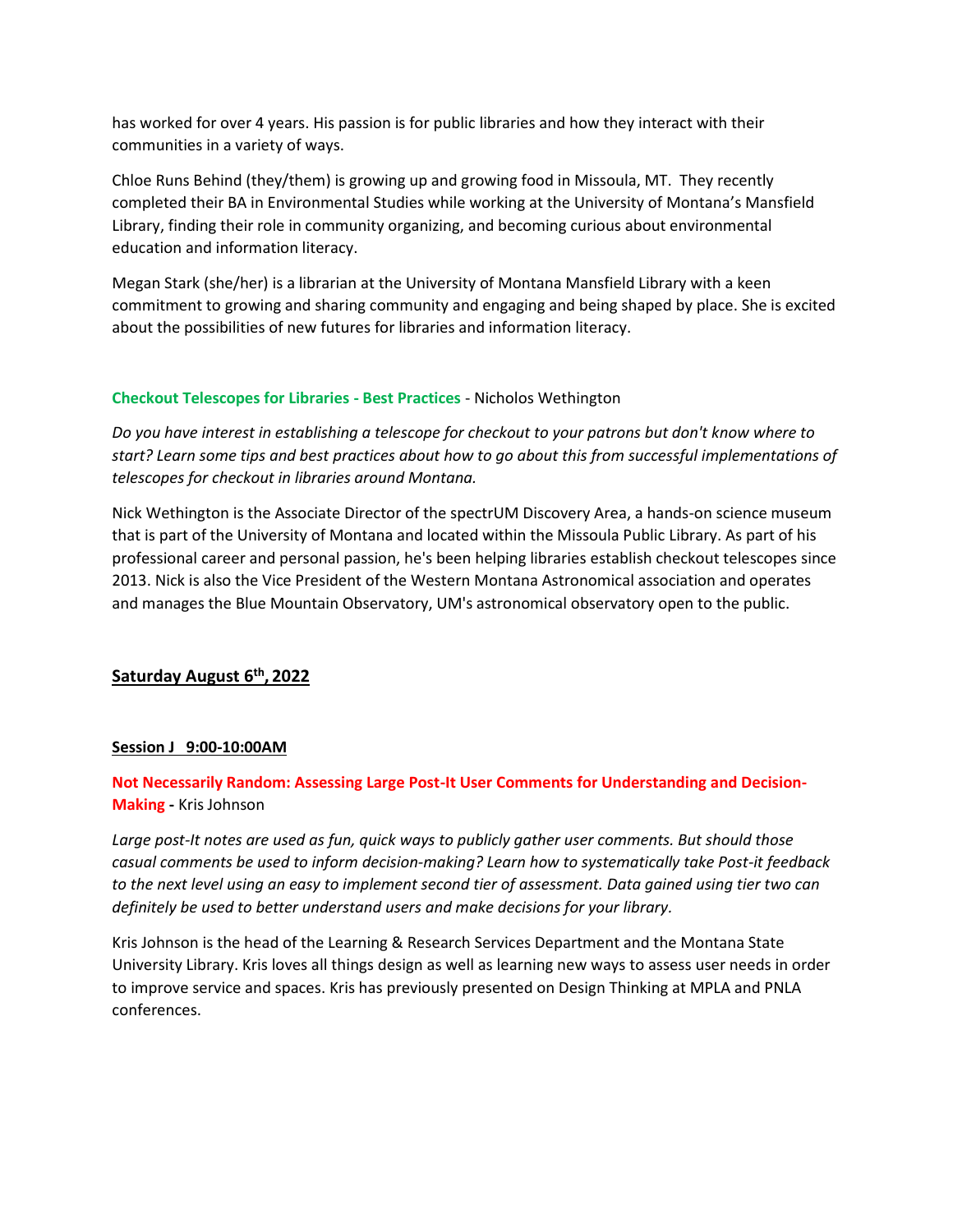### **The Good, The Bad & The Ugly - and Funny - Sides of Genrefication** - Angela Claver & Abbi Dooley

*The staff of the North Lake County Public Library District took on the monumental task of genrefying the adult fiction section. We will share why and how, and discuss the good, the bad and the ugly parts of this process as well as share some funny patron stories.*

Angela attended her first library MLA/MPLA conference in Billings in 1989 while working at Parmly Billings Library in the circulation & youth services areas. After teaching public school music for many years, she returned to the library environment in 2008, working in technical services at the Great Falls Public Library before coming to North Lake County Public Library in 2015. She loves to play piano, dabble her toes in Flathead Lake, and genrefy.

Abbi came to the North Lake County Public Library in 2016 from the business and banking arena. She became director of the library district in 2018 where she puts her accounting and marketing business degree to great use. She is mom to a beautiful 1-year old and two spoiled dogs and loves quilting, kayaking on Flathead Lake and tormenting Angela with genre stickers.

# **You got this: Public speaking without fear** – Melissa Beavers

*Learn why public speaking is more important than ever for library workers. You will learn basic skills for preparing and delivering speeches as well as ways to manage your nervousness while connecting with your audience. You will leave with practical techniques to deliver clear, persuasive, and engaging presentations.*

Melissa Beavers is the manager of Lincoln Park Library (soon to be LINC Library Innovation Center) in Greeley, Colorado and is the Excellence Coordinator for Programming at High Plains Library District. She specializes in services and programs for underrepresented populations. When not at the library, Melissa can be spotted at the yoga studio.

# **How School Libraries can host a successful Family Movie Night** - Ann Gentry

*This program will cover what legal documents you may need, how to advertise, what audience you should aim for, and areas you can host the event. Learn how easy it is to host a successful community event.*

Ann Gentry grew up in Greeley, Colorado and lived in Oklahoma and Alaska before moving to Montana. She has been working at the Frenchtown Library since 2008 - and it has become her passion. She is very proud of how their little library has become an important part of the community.

# **Using TikTok to teach academic honesty** - Jessica Rardin

*Many students face struggles around academic dishonesty. To combat this, the University of Wyoming Libraries developed an instruction session about TikTok and its relationship to academic honesty. The lesson makes students creators of scholarly social media posts. This session will detail the activity and discuss how to implement it yourself.*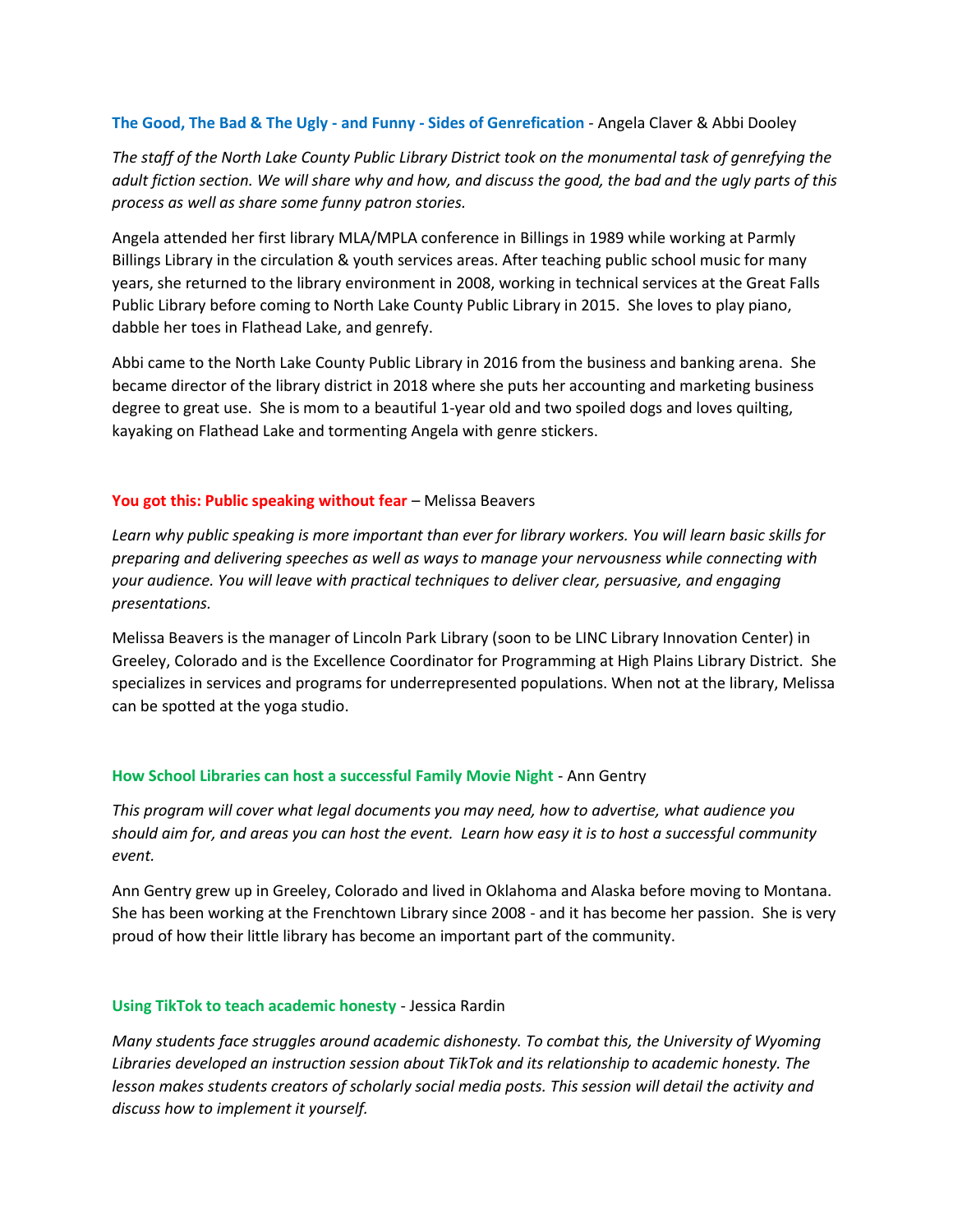Jessica Rardin is the Learning and Engagement Librarian at the University of Wyoming. She received her MLIS from the University of Wisconsin- Milwaukee and Bachelor of Arts in Spanish and Education Youth Studies from Beloit College in Beloit, Wisconsin. Her research and work focus on first-year student engagement, teaching, and learning.

### **Session K 10:15-11:15AM**

# **It Takes All Kinds: the ins & outs, pros & cons of working for different kinds of libraries (public, academic, school & special)** - Melody Karle

*This session is for library workers at all levels who are thinking about their current and future careers in libraries. We will talk about the main differences between work and structure at each kind of library, as well as the different challenges, pros and cons of each. Resources for each will be provided and time for discussion will be offered at the end of the session.*

Melody Karle has worked at the Lincoln County Public Libraries in Montana, the University of Houston Libraries in Texas, and the Montana State Library. She has also trained and volunteered in many school libraries - including Libby, Montana and Yaak, Montana school libraries. She holds an MLS from the University of North Texas and currently works as a System Administrator for the Montana Shared Catalog. Beyond her own experiences, Melody will draw on feedback from other librarians who have shared their experiences working in multiple libraries.

#### **Building Assessment Dashboards for your Library** - Scott W. H. Young and David Swedman

*A library assessment dashboard is a curated set of charts and graphs that highlight the work of the library. Dashboards can be used for internal assessment and to demonstrate the library's value to external audiences. This session will discuss the process of creating and presenting library dashboards.*

Scott W. H. Young is an associate professor and User Experience & Assessment Librarian at Montana State University in Bozeman, the traditional hunting grounds of the ApsÃialooke (Crow), NiitsÃ-tapi (Blackfeet), and many other Indigenous nations. His work focuses on the co-design and assessment of information services, with related interests in professional ethics. He holds an MA in Archives and Public History from New York University and an MS in Library and Information Science from the Palmer School at Long Island University, and he's an editor of *Weave: Journal of Library User Experience*.

# **Ready, Set, Go… Public Library Programming and Wildfire Preparedness** - Kellian Clink

*A distillation of tips from the state/provincial fire preparedness agencies will be presented. Recommendations for programming for public libraries to build bridges with fire educators are offered, along with ideas on how to display materials that might describe what important papers should be in gobags, how to drive out of a wildfire, and how to have a game plan for home, work, daycare, kids, and*